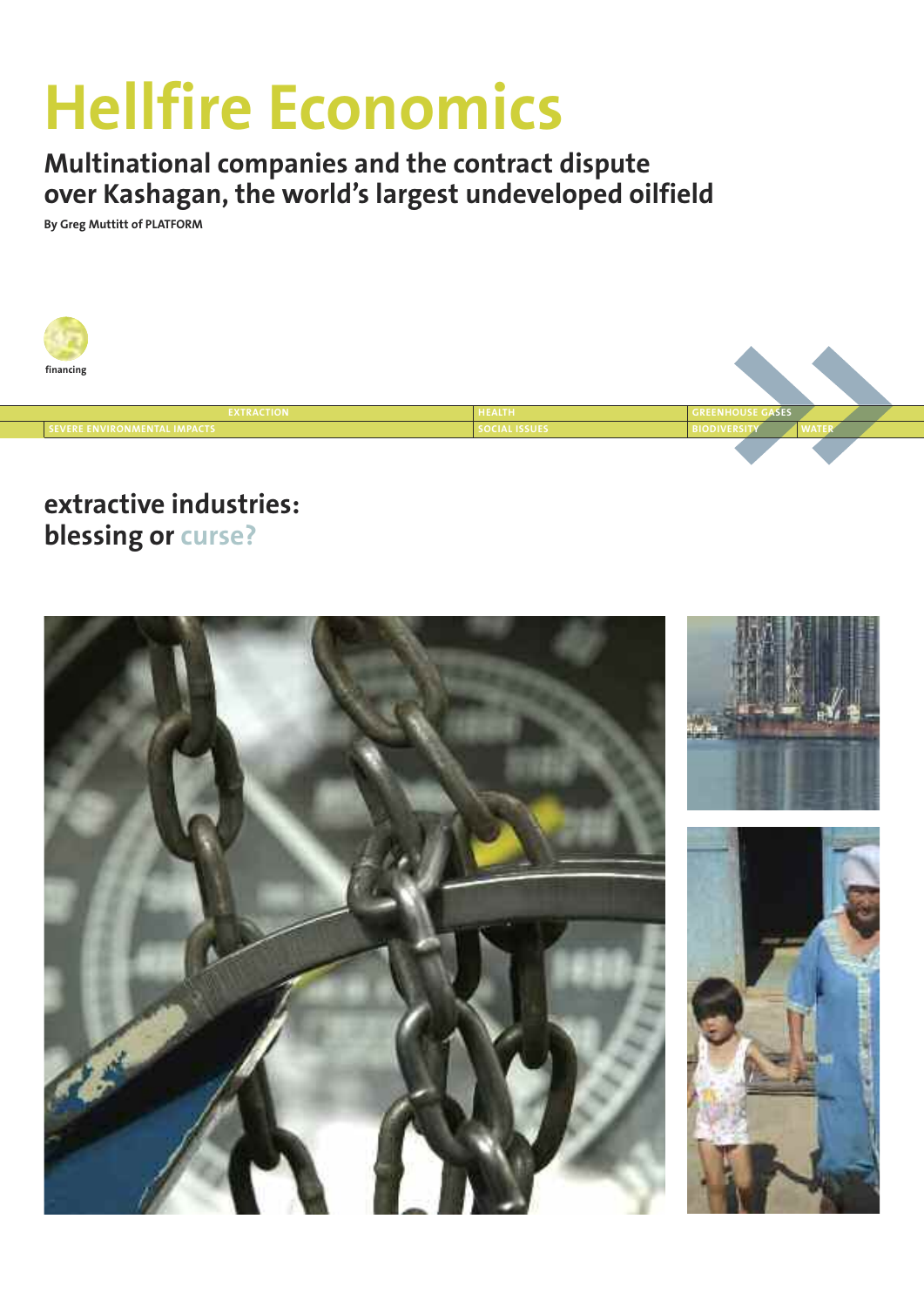# **Hellfire Economics**

**Multinational companies and the contract dispute over Kashagan, the world's largest undeveloped oilfield**

**By Greg Muttitt of PLATFORM**

|   | <b>Executive summary</b>                                                                                                         | 3              |
|---|----------------------------------------------------------------------------------------------------------------------------------|----------------|
| 1 | <b>Introduction</b>                                                                                                              | 6              |
|   | 2 Anatomy of a dispute The economic impact of delays and cost increases                                                          | 9              |
|   | <b>3</b> Heads I win, tails you lose The economic terms of the PSA contract                                                      | 12             |
|   | 4 How much compensation? The effect of proposed corrective measures or contract changes                                          | 14             |
|   | 5 Sovereignity transferred The legal terms of the PSA contract                                                                   | 17             |
|   | 6 1997 forever The political and economic context at time of signing                                                             | 20             |
|   | <b>Recommendations</b>                                                                                                           | 23             |
|   | <b>Appendix 1</b> Methodology and data<br><b>Appendix 2</b> The Kashagan PSA contractual terms<br><b>Appendix 3 Full results</b> | 25<br>28<br>29 |

author: This briefing paper was researched and written by Greg Muttitt of PLATFORM.

**published by:** PLATFORM (UK), Center Globus (Kazakhstan), CEE Bankwatch Network (Central/Eastern Europe / Czech Republic), Friends of the Earth Europe (Europe / Belgium), Campagna per la Riforma della Banca Mondiale (Italy), Crude Accountability (USA) and Amis de la Terre (France).

**with thanks to:** Nicholas Hildyard, James Marriott, Michelle Kinman, Albert ten-Kate, Antonio Tricarico, Manana Kochladze and Kate Watters for comments on the draft. Any mistakes, however, remain the responsibility of the author. Thanks also to Darek Urbaniak, Elena Gerebizza, Mika Minio and Paul de Clerk for advice and assistance.

The author gratefully acknowledges financial support from the Sigrid Rausing Trust and the CS Mott Foundation. **disclaimer:** This briefing paper has been prepared with due care, from sources believed reliable. However, no warranty is made as to the accuracy or completeness of the information contained within it, and no liability can be accepted for any loss or damage arising out of this paper. The paper is partly based on projections into the future, which are necessarily subject to uncertainty. Investors are advised to consult a professional adviser before taking any action relating to the issues raised in this paper.



This Report has been produced with the financial assistance of the European Union. The contents of this publication are the sole responsibility of PLATFORM (UK), Center Globus (Kazakhstan), CEE Bankwatch Network (Central/Eastern Europe / Czech Republic), Friends of the Earth Europe, Campagna per la Riforma della Banca Mondiale (Italy), Crude Accountability (USA) and Amis de la Terre (France) and can under no circumstances be regarded as reflecting the position of the European Union.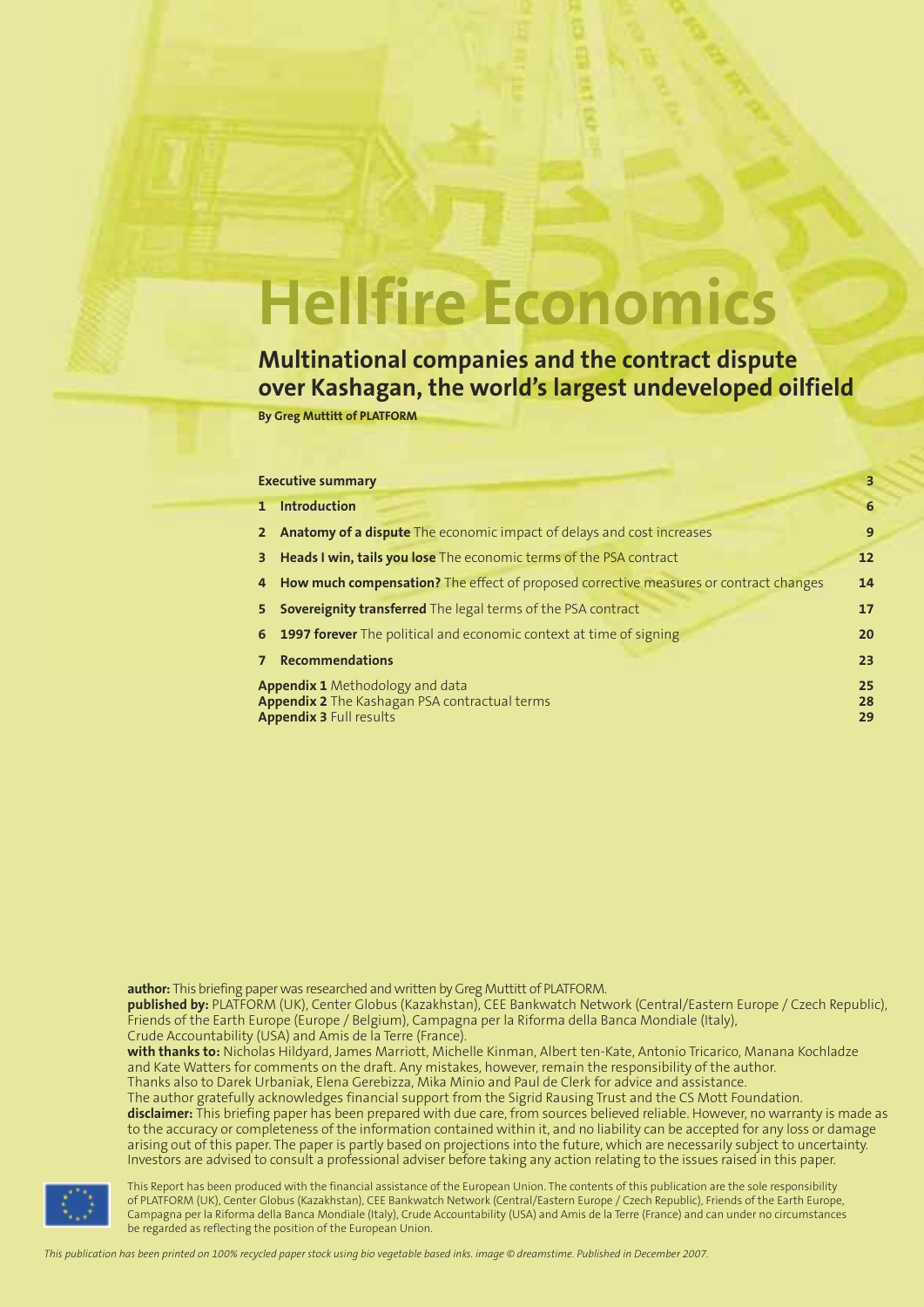

#### **financing Executive summary**

| ____________<br><b>LECONOMICS</b> | <b>IEALTH</b>        | A DEVENE E       | ____ |  |  |
|-----------------------------------|----------------------|------------------|------|--|--|
| INVESTMENT                        | <b>SULIAL ISSUES</b> | <b>BIODIVERS</b> |      |  |  |
|                                   |                      |                  |      |  |  |

#### *"You drill through a layer of thick salts, hit gas and then go to hell."*

**Richard Matzke, former Vice President of Chevron**



The scent of sulphur. **© onehemisphere**

Oil executive Richard Matzke could easily have been talking about the economics of developing the Kashagan oilfield rather than the geology. It seems that as the government of Kazakhstan has drilled down into those economics, it has found a dangerous mess.

This briefing paper aims to explore the mess it found.

In summer 2007, the Government of Kazakhstan announced that it wanted a better deal from development of Kashagan, the world's largest undeveloped deposit.

The field is being developed under a 40-year contract, signed in 1997 with a consortium of oil companies now led by Italy's Eni. Located in the shallow waters of the northern Caspian Sea, the field is one of the world's most technically complex, containing large quantities of sulphur, for which no safe disposal or storage solution has yet been found. Sulphur can become toxic in certain conditions found in Kazakhstan (such as high temperatures), posing a serious threat to local communities and to wildlife. It is also a major cause of acid rain.

But whilst the geology of the field may present fears arising from the brimstone (the old name for sulphur), the economics of its development can be seen as hellfire.

This briefing paper looks at the role of the contract itself at the heart of the problem – and for the first time brings those 'hellfire economics' into the public domain. We examine the central question of who benefits and who pays, under the terms of the contract.

#### **Public risks, private profits**

The Kashagan project has been dogged by delays and technical problems, as the oil companies have repeatedly underestimated the time and money they would require to develop the field. But it is not the companies who will pay for their problems.

The latest setback came earlier this year, when Eni announced that oil would start flowing two years behind schedule, in 2010, and that costs had more than doubled.<sup>a</sup>

By constructing an economic model of the project<sup>b</sup>, we find that as a result of the delays and over-runs:

- The revenue to be received by Kazakhstan in the period up to 2017 is cut from \$28 billion to just \$8 billion. This loss of \$20 billion dollars over the next ten years equates to nearly 40% of the country's gross domestic product (GDP) at the official exchange rate.
- Meanwhile, Eni and its partners continue to receive a high rate of profits after the changes, with returns of 14.5%.
- Looking at the whole life of the project, the delays and over-runs reduce the Kazakhstan state's NPV from the project by 21.4% (\$20 billion), whereas the foreign companies'NPV is not affected (actually a fractional increase).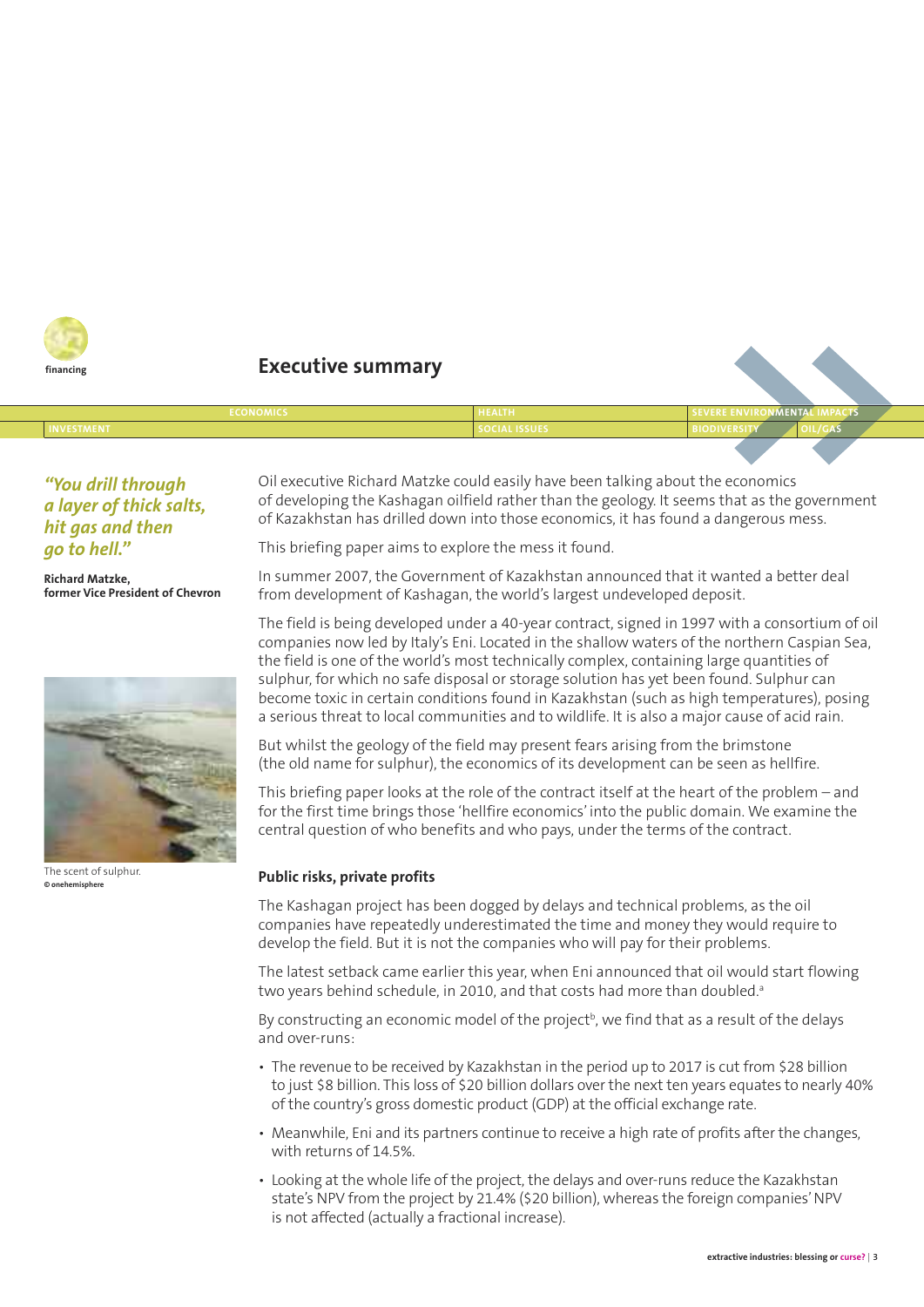

**INVESTMENT**

**ECONOMICS**

In short, the state of Kazakhstan is bearing most of the economic risks of delays and cost increases – precisely the risks we would have expected to be carried by investors, arising from falling exchange rates, rising equipment costs and their having underestimated the scope of the project.

These economic features are no accident. In fact, the contract, a production sharing agreement (PSA), was specifically written so as to allocate risk to the state party.

The Kashagan contract is one of a new breed of economically "flexible" PSAs, often referred to as the "World Bank model". The approach was first used in the 1980s, but was really pushed and developed in the former Soviet states during the 1990s.

In this model, the fiscal terms vary with the investors' profitability and other economic factors. Whilst this approach helps the state to capture excess profits if the project is more successful than expected, when applied in the form used in Kashagan, it penalises the state heavily if the project is less successful. The state receives almost nothing until the companies have achieved their profits, so in the event, the cost increases we have seen are deducted primarily from the state's revenues, rather than company profits.

#### **The current dispute**

On this basis, it is unsurprising that the Kazakhstan government is seeking a renegotiation of the contract, and/or economic compensation. For nearly six months, the Kazakhstan government has been arguing with the companies over the project economics.

The primary measures under discussion are a compensation payment of \$7 billion or a doubling of the share of the state-owned oil company, KazMunaiGas, in the project.

However, our economic model shows that either of these would have only a very marginal impact on the relative balance of project benefits, recouping at best only a quarter of the \$20 bn Kazakhstan lost. In the case of the \$7 billion payment, the dependence of fiscal terms on profitability results over \$2 billion of the payment being returned to the companies therein the following few years, through reallocation of the subsequent profits, and almost all of it over the full life of the project.

Even the stronger measures that some commentators have suggested – such as a royalty payment, a limit on profit oil or giving KazMunaigas a majority stake – would not fully restore the Kazakhstan state's economic position from before the delays and over-runs.

Meanwhile, all of the measures leave the investors with high profits (over 13% return). As such, the proposed changes are all extremely mild, and it is surprising the companies are resisting them so strongly.

#### **Enforcing corporate power**

The terms of a production sharing contract determine not just how the extracted resources will be shared between state and investor, but also the legal rights and obligations of both parties. In this area too, the Kashagan PSA is grossly unbalanced.

Part of the reason the current dispute is focussing on such mild measures is that, under the contract, the Kazakhstan government knows it has very limited legal options to renegotiate.

In fact, the contract gives a right of renegotiation *to the foreign companies* – in particular in the event of "economic hardship", caused for example by an environmental accident (a major risk in this project, due to the high levels of sulphur in the reservoir). No such right is given to the Kazakhstan state, whatever the level of its "economic hardship"from the project.

Nor is it just economic terms on which the government's hands are tied. The contract stipulates that if any new law is passed during the 40-year life of the project (except environmental or health and safety laws), which affects the companies' profits, the terms of the contract will be changed so as to restore those profits. Even where international treaties are signed, or where existing laws conflict with the contract, the government must exempt or compensate the companies.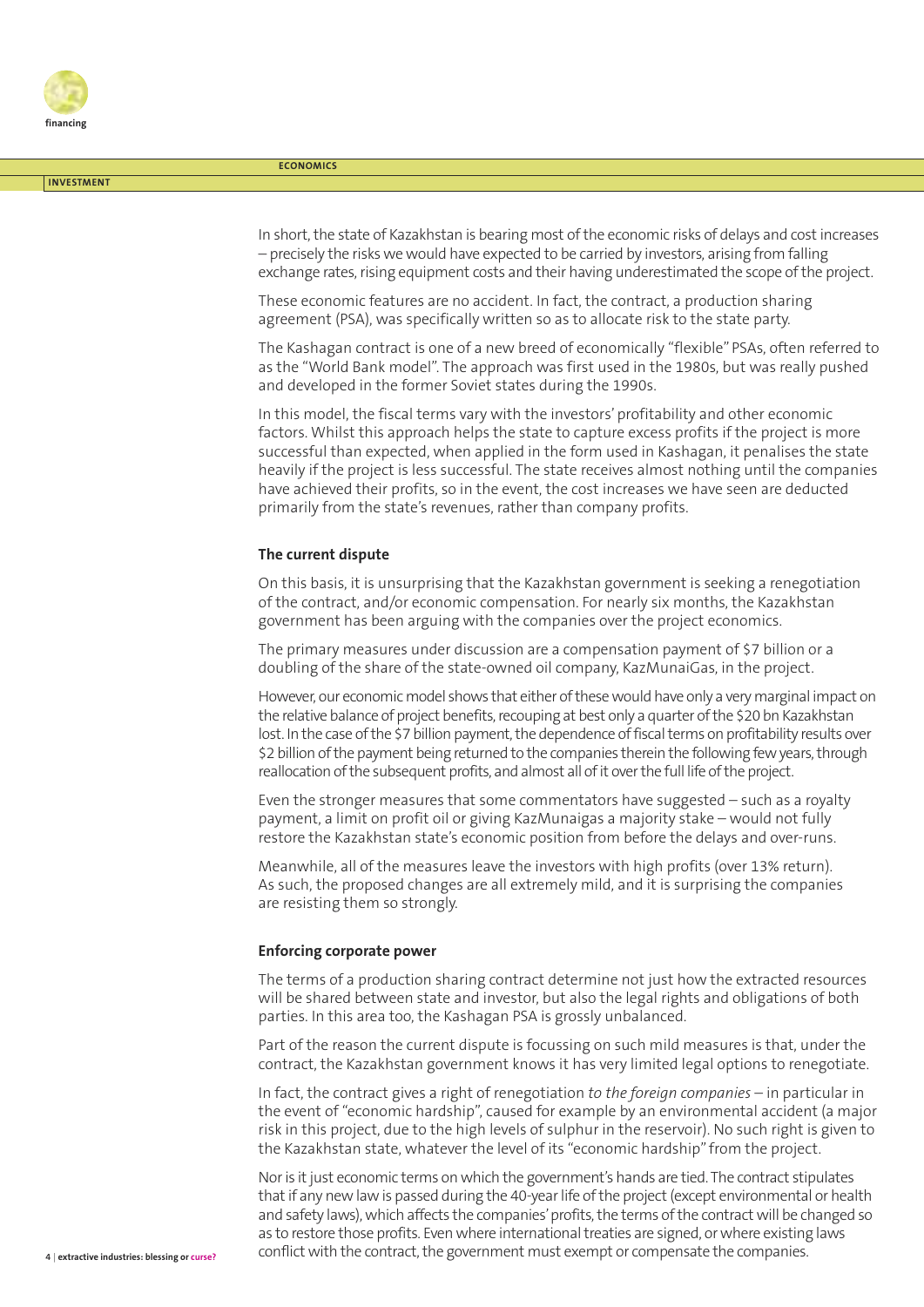

Floorman making connection during drilling on a drilling rig in Kazakhstan. **© dreamstime**



A drilling rig in Kazakhstan. **© dreamstime**

- **a** Whilst the full development costs have not been disclosed, Eni did reveal that the first two tranches of development would cost \$19 billion – whereas it had previously estimated \$10 billion for the first three tranches.
- **b** We have used a discounted cashflow model essentially a spreadsheet projecting the incomes and expenditures on the field year-byyear. Full methodology is given in Appendix 1.

These provisions are enforceable through international investment tribunals, under international law.

#### **Profits guaranteed**

The combination of all these provisions means that company profits are protected from:

- Changes in economic circumstances (such as equipment costs and exchange rates;)
- Management failures; and
- Accidents.

If any of these risks materialises, it is the people of Kazakhstan who must pay.

Company profits are also protected from:

- Change of law
- International treaties; and
- Expropriation.

In these respects, Kazakhstan is constrained in its ability to legislate or regulate, or to manage its economy. Meanwhile, citizens will not have the benefit or protection of international human rights, environmental or other instruments.

In short, the companies' profits are effectively guaranteed, whilst the people of Kazakhstan carry most of the risks..

#### **Breaking the cycle**

The Kashagan contract was one of a family of contracts with similar features, signed in post-Soviet countries in the 1990s, whilst international financial institutions, western governments and corporations were pushing the former Soviet bloc to adopt extreme forms of economic liberalisation.

Two factors made possible this dramatic roll-back of state sovereignty and leap in corporate ascendancy: the weakness and instability of the host states at the time of signing; and the absence of public discussion on government policy or on the contracts.

Yet these conditions were used to sign contracts that would bind the countries for many decades. In the case of the Kashagan PSA, Kazakhstan's economy would effectively be locked into the circumstances of 1997.

To remedy this problem, such contracts should contain a periodic right of renegotiation (for both sides), to reflect changing circumstances, and the weakness of the government at the time of signing.

The other key to just, stable and fair contracts is for an active public debate to take place involving civil society groups, oil experts and academics. Yet, in the case of Kashagan, the contract has still not been published, ten years after it was signed. (A copy was leaked to civil society organisations – on which we base our analysis).

Emerging best practice, in a number of countries, is for such contracts to be published. Indeed, publication is recommended by a number of international financial institutions, governments and civil society groups.

Those who argue that to publish their contracts would weaken them commercially, and give advantage to their competitors, are no longer seen as credible. Such contracts are available in any case to oil companies, governments, and in fact anyone who can afford them. The Kashagan PSA is included in a volume of 'Basic Laws and Concession Contracts', a directory that is held in the legal libraries of all oil companies, which can be purchased for \$7,200.

Whilst the Kazakhstan government complains of unfairness, and the foreign companies complain of contract instability, publishing the contract might be the first step in rectifying both problems.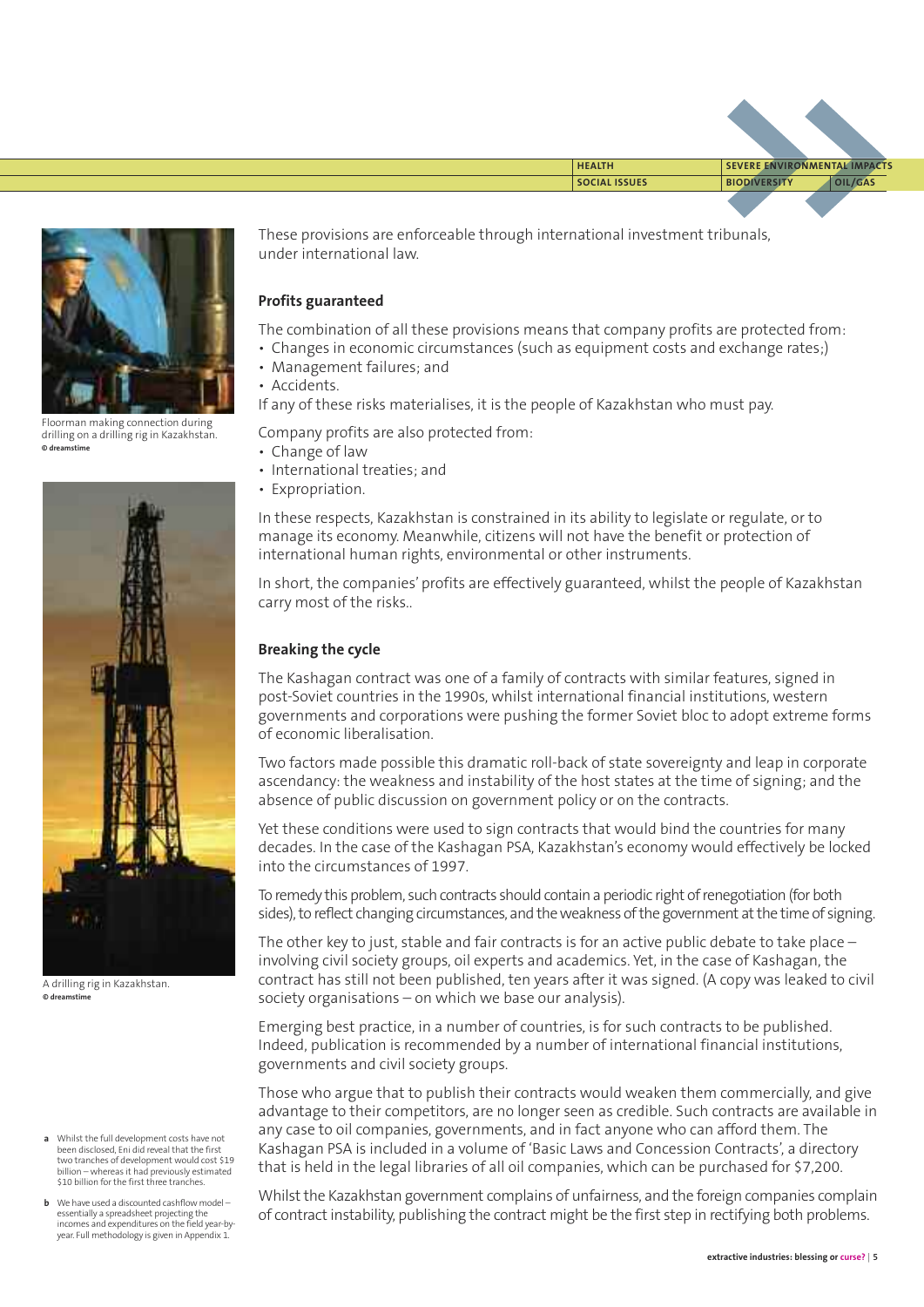

| <b>ECONOMICS</b>    | <b>HEALTH</b>        | SEVERE ENVIRONMENTAL IMPACTS |         |
|---------------------|----------------------|------------------------------|---------|
| <b>INVESTMENT</b>   | <b>SOCIAL ISSUES</b> | <b>BIODIVERSITY</b>          | OIL/GAS |
|                     |                      |                              |         |
|                     |                      |                              |         |
|                     |                      |                              |         |
|                     |                      |                              |         |
|                     |                      |                              |         |
|                     |                      |                              |         |
|                     |                      |                              |         |
| <b>Introduction</b> |                      |                              |         |
|                     |                      |                              |         |
|                     |                      |                              |         |
|                     |                      |                              |         |
|                     |                      |                              |         |

*"You drill through a layer of thick salts, hit gas and then go to hell."*

**Richard Matzke, former Vice President of Chevron1**



The companies with participating interest in the Kashagan oil field. **© foee**

Oil executive Richard Matzke could easily have been talking about the economics of developing the Kashagan oilfield rather than the geology, the latter being characterised by high pressures and significant levels of sulphur in the oil. It seems that as the government of Kazakhstan has drilled down into the economics, it has found a dangerous mess.

In summer 2007, Kashagan hit the headlines when the Government of Kazakhstan announced that it was getting an unfair deal from development of the field, the world's largest undeveloped deposit.

The government wanted to be paid financial compensation from the companies involved, and perhaps to renegotiate the project contract. The contract, a type known as a production sharing agreement, was signed in 1997 with a consortium of multinational oil companies, now led by the Italian company Eni. Over recent years, the project has grown increasingly controversial.

The government's objections were sparked by an announcement by Eni in February 2007 that the costs of the project were to increase dramatically, whilst production of the first oil would be delayed from 2008 to 2010.

But whilst the geology of the field may present fears arising from the brimstone (the old name for sulphur), the economics of its development can be seen as hellfire.

This briefing paper looks at the role of the contract itself at the heart of the problem – and for the first time brings those 'hellfire economics' into the public domain. We examine the central question of who benefits and who pays, under the terms of the contract. The people of Kazakhstan? The government? The oil companies? Consumers in industrialised nations?



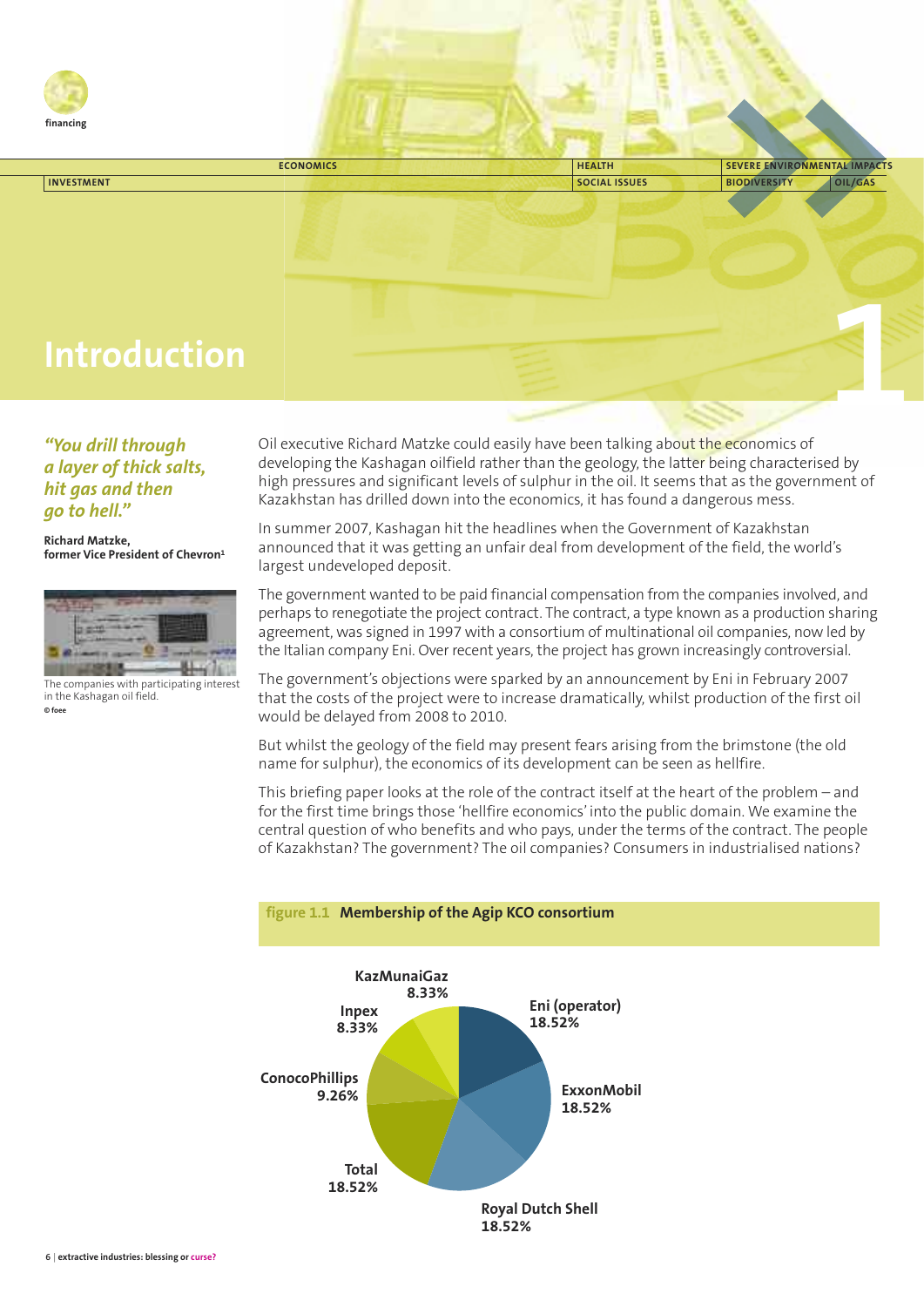



Panorama of Bautino Bay location of Bautino Atash marine and support base **© foee**

Shepherd in the Kuryk Village. **© foee**



Sanitary protective zone of the Bolashak Onshore Processing Facility (Refinery). **© foee**

#### **The Kashagan project**

Named after a famous Nineteenth-Century Kazakh poet, the Kashagan field is the world's largest oilfield found since Alaska's Prudhoe Bay in the late 1960s. At its peak, it is expected to produce 1.5 million barrels of oil per day, nearly 2% of current world production.

It is located in the shallow waters of the north Caspian Sea, where the project has been beset with technical challenges. During winter, the water is completely frozen, which would damage and rupture traditional facilities; for this reason the field is being developed through the construction of a series of artificial islands, on which drilling and other facilities will be located. Furthermore, the oil in the field contains unusually high levels of sulphur, for which no safe disposal or storage solution has yet been found. Sulphur can become toxic in certain conditions found in Kazakhstan (such as high temperatures), posing a serious threat to local communities and to wildlife. It is also a major cause of acid rain.

Oil has been produced onshore near Kazakhstan's coast since 1911. From the 1970s, it was suspected that oil might also lie offshore. From 1993 to 1997, seismic studies were carried out to explore for oil in the area, by the government of Kazakhstan and a consortium of foreign oil companies – mostly the same companies that would later develop the field.

In November 1997, the government signed a 40-year production sharing contract with a consortium of European and American companies, at a ceremony in the US State Department, overseen by Kazakhstan President Nursultan Nazarbayev and US Vice President Al Gore. The contract covered a vast area of 6,000 square kilometres, which has been found to include at least four smaller fields (Kalamkas, Aktote, Kairan and Kashagan Southwest), as well as the supergiant Kashagan.

#### **Parallels with the Sakhalin II contract in Russia**

The dispute over the Kashagan field is seen by many in the industry as a repeat of Russia's 2006 fight with a Shell-led consortium over a gas and oil project off Sakhalin Island in the country's Far East. (See Box 4.1).

There are indeed several similarities:

- The respective governments became concerned about project economics just a few years after signing the contracts.
- An announcement by the operator company that costs had increased – and hence the flow of revenues to the state would be delayed by a few years – provoked strong government reaction.
- The government was legally unable to directly amend the fixed terms of the contract, so used the threat of withdrawal of environmental permits to force a renegotiation (although in both cases the environmental problems were real).

#### **A note for economists**

The economic analysis of this briefing paper is based on a discounted cashflow model.<sup>c</sup> Full details of the methodology and data we used are given in Appendix 1. In our base case, we use the oil price projections of the Energy Information Administration (part of the US Department of Energy) – which vary between \$50 and \$65 per barrel. Higher- and lower-price scenarios are considered in Appendix 3. We consider only the Kashagan field (not other fields in the contract area), and only oil, not associated gas. All figures are in real terms (2007 prices).

This briefing paper is written for a general policy audience, rather than technical specialists; it therefore aims to use accessible concepts. In particular, in the main text of the report, we do not give discounted figures for project revenues (these, and full economic results of the analysis, are given in Appendix 3), as these would be likely to confuse lay readers. On the other hand, recognising the 'time value of money', nor do we give undiscounted figures for the whole 40-year life of the project. Whilst simple to understand what they represent, these would be likely to be misleading.

Instead, we use three measures, all of which aim to be both accessible and meaningful: the investors' internal rate of return, the Kazakhstan state's revenues in the period to 2015, and graphs of cashflows over time.

We hope this approach will allow a non-economist to be able to observe the inner economic workings of the project.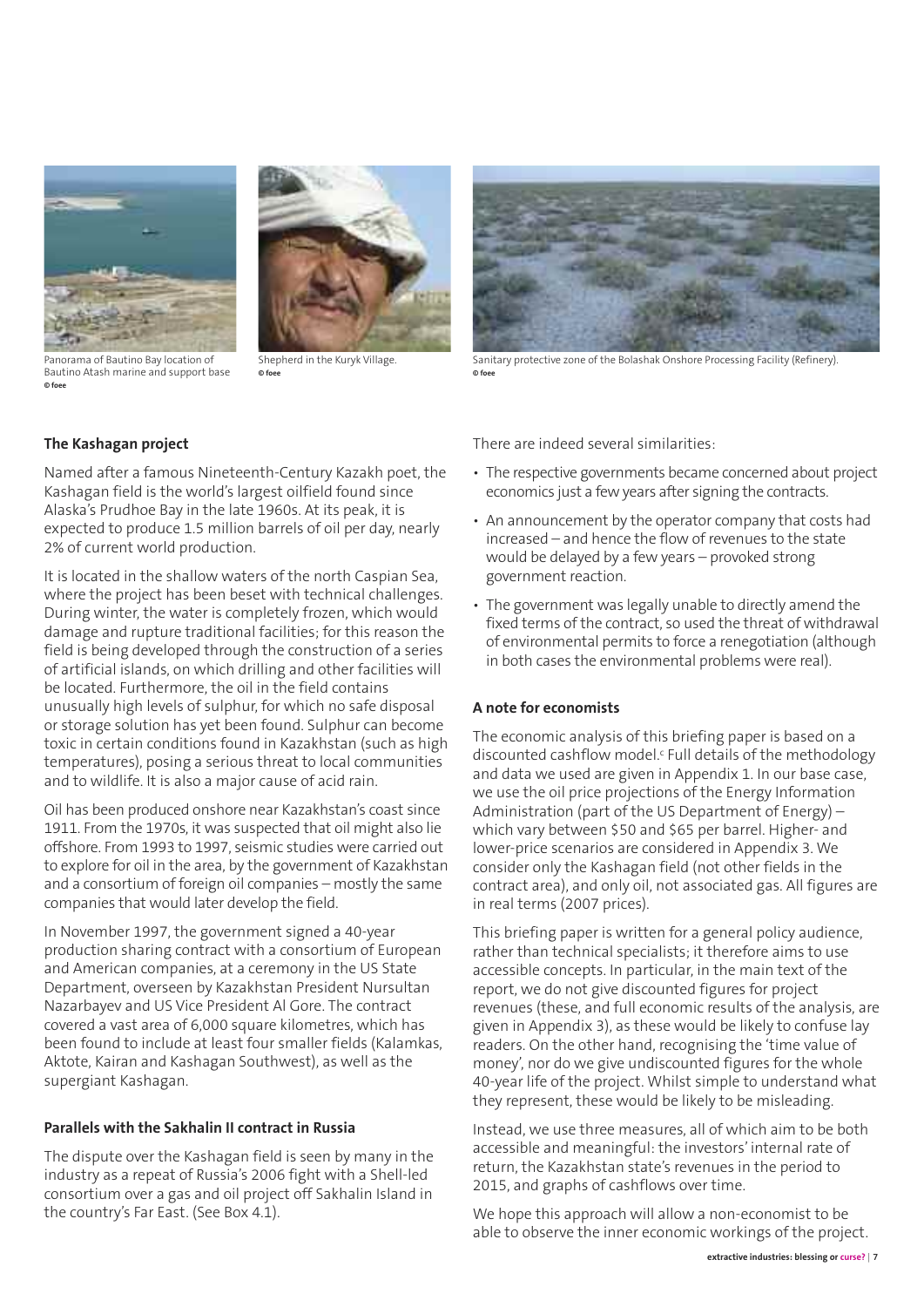

#### **Introduction**

#### **INVESTMENT**

#### **ECONOMICS**

**1**

#### **box 1.1 Environmental and social concerns regarding the project**

The Kashagan field poses serious risks to the delicate ecology of the north Caspian Sea, and to the health and livelihoods of local communities.

Local and international civil society groups have been closely monitoring the project, and are calling for significant changes to the project, for an independent assessment of its impacts, and for full disclosure of key information; they insist that the project should only proceed if local communities give their free, prior, informed consent.

A recent fact-finding mission to the region gathered data and testimonies from affected people. It found that: 2

- Biodiversity is dropping in the Northern Caspian area, including fish, marine mammals and birds.
- Endangered Caspian seal are dying as a result of sulphur and other pollutants.
- The whole Caspian Sea could suffer a biological death if pollution continues at the same rate, according to a study of the Kazakh Oil and Gas Institute.
- Villagers report drops in their fish catches and skin diseases on the fish they did catch, making them unmarketable. This has severe socio-economic impacts for local communities because in some villages up to 40 percent of the population is employed in the fishing industry.
- Workers at Kashagan are exposed to sulphate and other pollutants, causing direct impact on human neurological systems.
- There is a serious risk of a catastrophic accident, which could kill tens of thousands of people through exposure to toxic gases.
- Young people are suffering increasingly from cardiovascular illnesses, respiratory illnesses, anaemia and blood illnesses such as leukaemia.
- Extraction at the Kashagan oil field is particularly risky because of the specific chemical composition of Kashagan crude oil - it contains very high levels of sulphur and other toxic pollutants such as mercaptans. There are also onerous exploration conditions - including very high oil pressure and temperature, a harsh climate and an offshore location.

The organisations are also concerned that key environmental documents – including a full environmental impact assessment – have not been made public.

**c** essentially a spreadsheet that projects the flows on income and expenditure, year-by-year.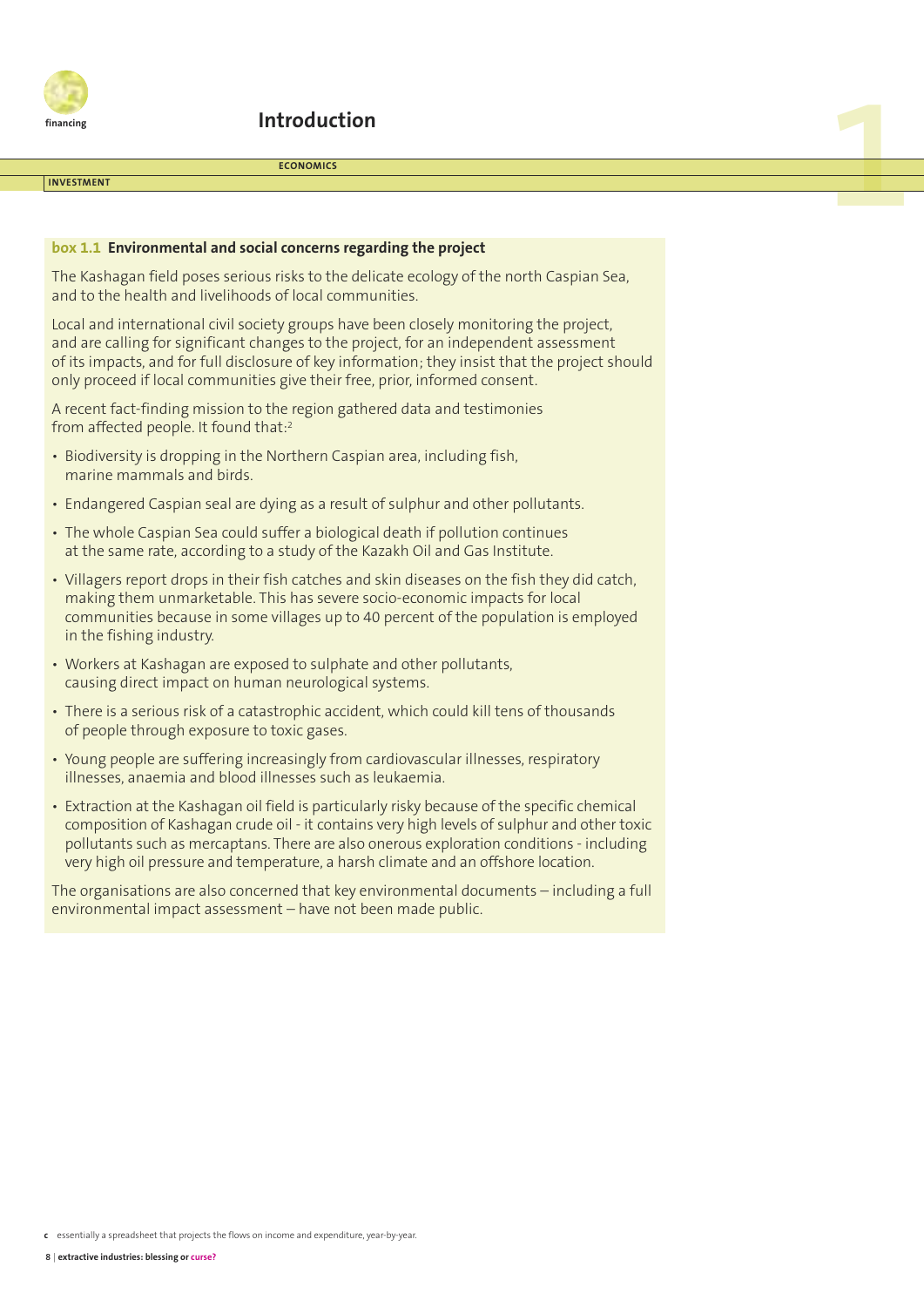

**SOCIAL ISSUES BIODIVERSITY OIL/GAS HEALTH SEVERE ENVIRONMENTAL IMPACTS**

**2**

# **The anatomy of a dispute**

The impact of cost over-runs and delays

**The Kashagan project has been dogged by delays and technical problems, as the oil companies have repeatedly underestimated the time and money they would require to develop the field. But how have the setbacks affected the project's economics, and Kazakhstan's economy?**



Map of Mangistau Region. **© foee**

#### **Delays and cost increases**

Following signature of the North Caspian contract in 1997, appraisal of the contract area began, with Shell as technical leader. Disputes emerged during that initial work, resulting in a competition for the operatorship; eventually Eni took over from Shell in 2001. In June 2002, Eni declared that a commercially exploitable field had been found.

The project suffered delays and over-runs right from the start. The first exploration well, originally planned for 1998, was finally completed in 2000, after a jack-up drilling rig had to be modified in order to operate in shallow water. Thus when the companies presented a development plan in January 2003, it proposed a startup of production in 2007, rather than the originally promised 2005.

The Kazakhstan government was far from happy with the plan, and insisted on compensation for its losses, and for what it saw as a breach of the agreement. A year-long negotiation ensued, with a development plan finally approved in February 2004, and startup now put back to 2008, with peak production of 1.2 million barrels per day (bpd) in 2016. Development costs were estimated at \$29 billion. The consortium agreed to pay the government \$150 million in compensation for the delays.

The following three years, there were persistent rumours about further delays and cost increases. These rumours were confirmed by Eni in February 2007: production would now not begin until the second half of 2010, and would only peak in 2019; meanwhile development costs would spiral. The full development cost has still not been disclosed; however Eni has announced that the first phase, previously projected to cost \$10 billion, would now cost \$19 billion. The one bit of good news for the project was that the peak rate of production would be increased to 1.5m bpd.<sup>d</sup>

#### **table 2.1 development plan changes announced in 2007**

|                     |                              | <b>Original plan</b> | <b>Changed to</b> |
|---------------------|------------------------------|----------------------|-------------------|
| Start of production |                              | 2008                 | 2010              |
|                     | Development cost (1st stage) | $$10 b$ n            | $$19$ bn          |
| Peak production     |                              | 1.2m bpd (2016)      | 1.5m bpd (2019)   |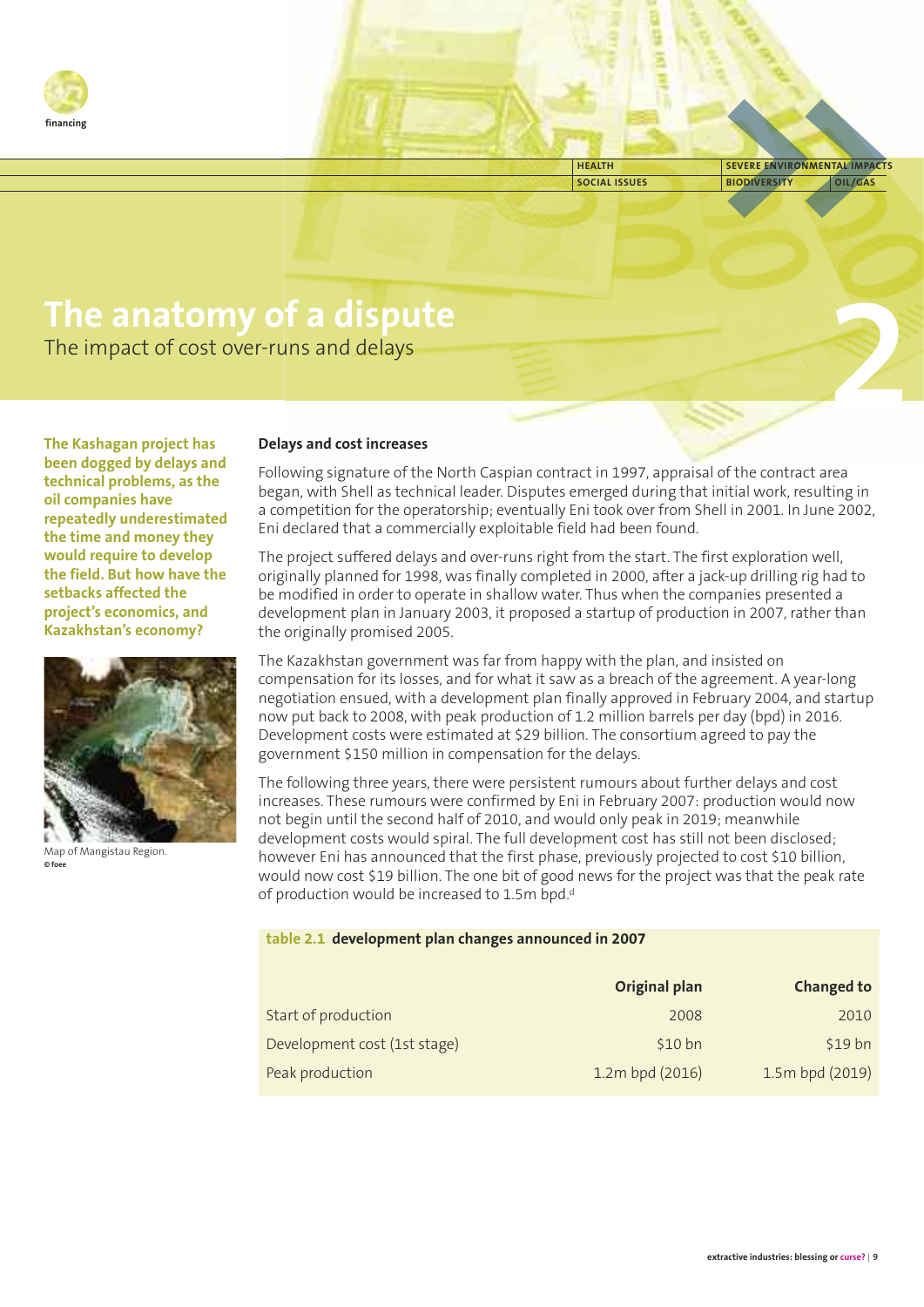

**ECONOMICS**

#### **INVESTMENT**

#### **Impact of delays and cost increases**

These changes will have a profound effect on Kazakhstan's economy, especially in the coming years. Based on our economic model, the revenue to be received by the state in the period up to 2017 is cut from \$28 billion to under \$8 billion. This loss of \$20 billion dollars over the next ten years equates to nearly 40% of Kazakhstan's (annual) gross domestic product (GDP) at the official exchange rate.

On this basis, it is unsurprising that the Kazakhstan government is seeking a renegotiation of the contract, and/or economic compensation.

The impact of the changes is illustrated by the graph below, which shows the project net cashflowe both before and after the delay in production and cost increase.



It is notable how high the pre-revision IRR is – this would be a very high level of profits. (Of course, this high profitability is partly due to the high oil price).

The graph of company cashflows shows how strikingly differently the changes impact the project economics for the companies, from how they do so for the state. In contrast to the state cashflows, we can see that:

- In the early years, post-revision company revenues lag the original plan by just two years.
- Immediately after the negative impact of the cost increase, by 2015 the revised cashflows exceed those from the original plan, and continue to exceed them (by up to a factor of four) for the remainder of the project.





From the graph, we can see that:

- Kazakhstan's initial receipt of revenues is delayed by about five years. f
- Throughout the entire project, every year's cashflow is significantly worse under the new scenario than was previously expected.

The delay and cost increase also have an effect on the companies' profits, reducing internal rate of return (IRR) from 20.6% to 14.5%. Although this reduction is significant, the reduced rate remains a high level of profits. Most oil companies aim for an average (real terms) internal rate of return of 12% on risked projects such as Kashagan. Anything returning more than the cost of capital (estimated around 7.5-8%) is profitable (as opposed to loss-making); anything above 12% is more profitable than average risky projects.

#### **Risk of further delays and cost increases**

The revised full-field development costs have still not been announced (Eni has said they will be announced in late 2009), although the first stage of the project has been declared to require capital expenditure of \$19 billion (up from \$10 bn in the original development plang). The Kazakhstan Prime Minister stated in July that total, fullproject had risen to \$136 bn<sup>3</sup>: at a conference call with financial analysts in October, Eni confirmed that this figure included operating costs and general & administrative costs, as well as capital expenditure. <sup>4</sup> In our model, we have estimated total capital expenditure at \$78 billion.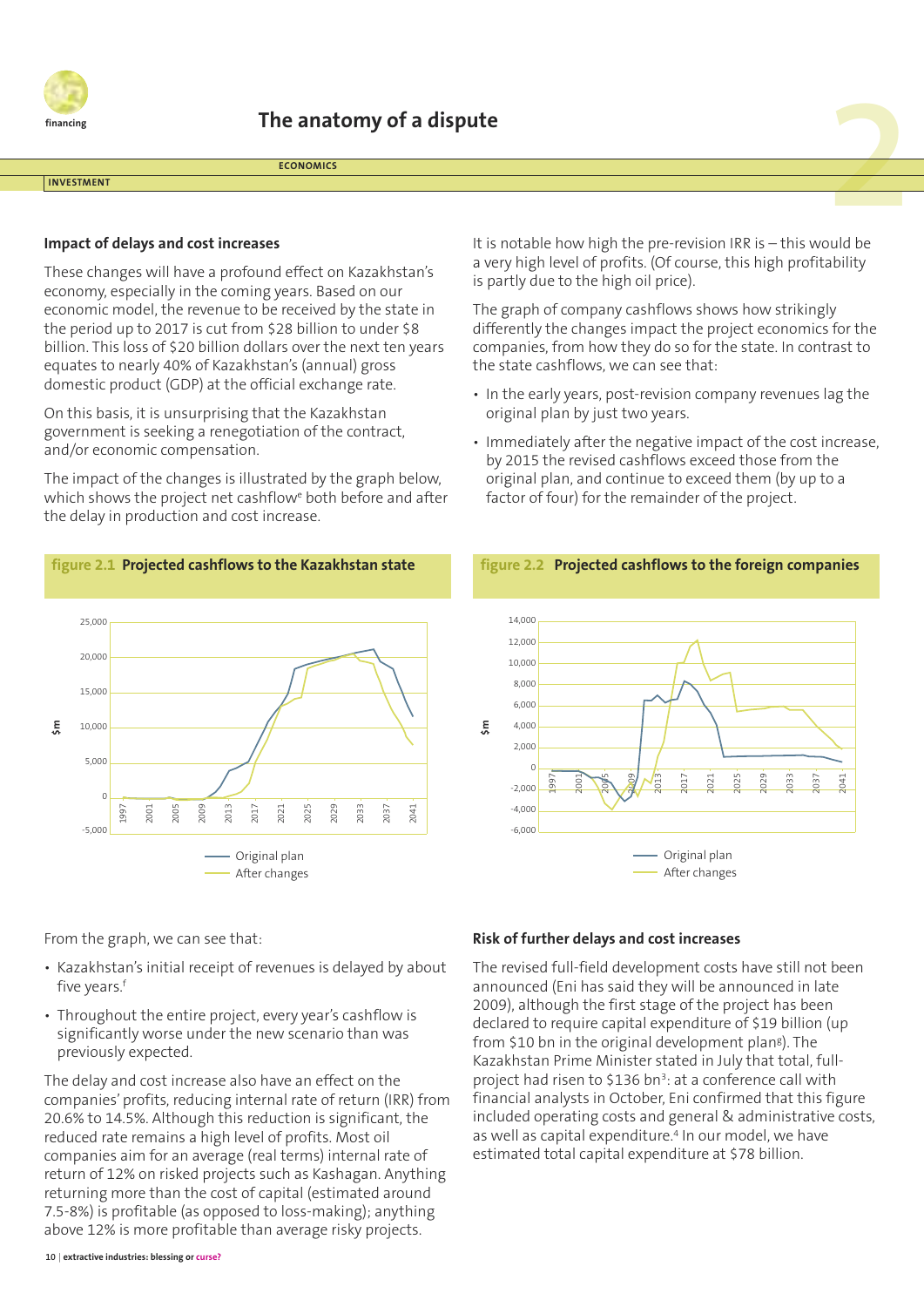

**SOCIAL ISSUES BIODIVERSITY OIL/GAS HEALTH SEVERE ENVIRONMENTAL IMPACTS**

But what happens if the costs rise again? According to financial analysts at Santander bank, one consortium member already estimates that the first stage will go up again, to \$24 bn<sup>5</sup>. And some rumours suggest a further delay in startup, to 2011 or 2012. 6

If the total capital costs were to increase by a further 25% for the remainder of the project, to a total of \$96 billion, state revenues up to 2017 would fall further to \$5.8 billion. This is shown in the table below.

#### **table 2.2 economic impact of cost increases and delays**

|                         | Before delay +<br>cost increase | After delay +<br>cost increase | <b>Further cost</b><br>increase |
|-------------------------|---------------------------------|--------------------------------|---------------------------------|
| Int'l oil cos (IOC) IRR | 20.6%                           | 14.5%                          | 13.9%                           |
| State revenue pre-2017  | \$28.1 bn                       | $£8.4$ bn                      | \$5.8 bn                        |
| <b>IOC NPVh</b>         | \$29.6 bn                       | \$30.5 bn                      | \$28.3 bn                       |
| State NPV               | \$95.4 bn                       | \$75.0 bn                      | \$69.6 bn                       |
| Change in IOC NPV       |                                 | $+3.0%$                        | $-9.6%$                         |
| Change in state NPV     |                                 | $-21.4%$                       | $-27.0%$                        |

Meanwhile, we see that in all of these cost/delay scenarios, the project remains very profitable for the foreign investors. Even if the development costs inflate further to \$96 billion, the project achieves an IRR of 13.9%, well above the target rate of 12%.

When economists consider long-term investments, they take into account the time at which any money is received or expended. A dollar now is worth more than a dollar in a year's time, because a dollar now can be invested and grow during that year. To factor in the 'time value of money', economists use the concept of 'net present value'(NPV).

We can see from the table that, the state's NPV over the whole project falls by 21.4% as a result of the delays and over-runs, whereas the foreign companies' NPV actually increases fractionally. (This is because of the process of discounting, and the way in which profits are split).

#### **We conclude that the state is carrying most of the risks of delays and cost increases – precisely the risks we would have expected to be carried by the foreign investors.**

- **d** If all this had occurred with a low oil price, development of the field could have become economically unviable for both the companies and the government. However, recent years have seen a steady increase in the price of oil; forecasters now predict that prices will stay relatively high for the foreseeable future.
- **e** That is, total income minus total expenditure for each year.
- **f** Although the project startup was only delayed by two years, the cost increase delays the flow of revenues to the state by a further three years, whilst those revenues flow to the companies.
- **g** And for a reduced scope, from three to two tranches of development.



Sanitary protective zone of the Bolashak Onshore Processing Facility (Refinery). **© foee**

**h** 2007 net present value, at discount rate of 8%.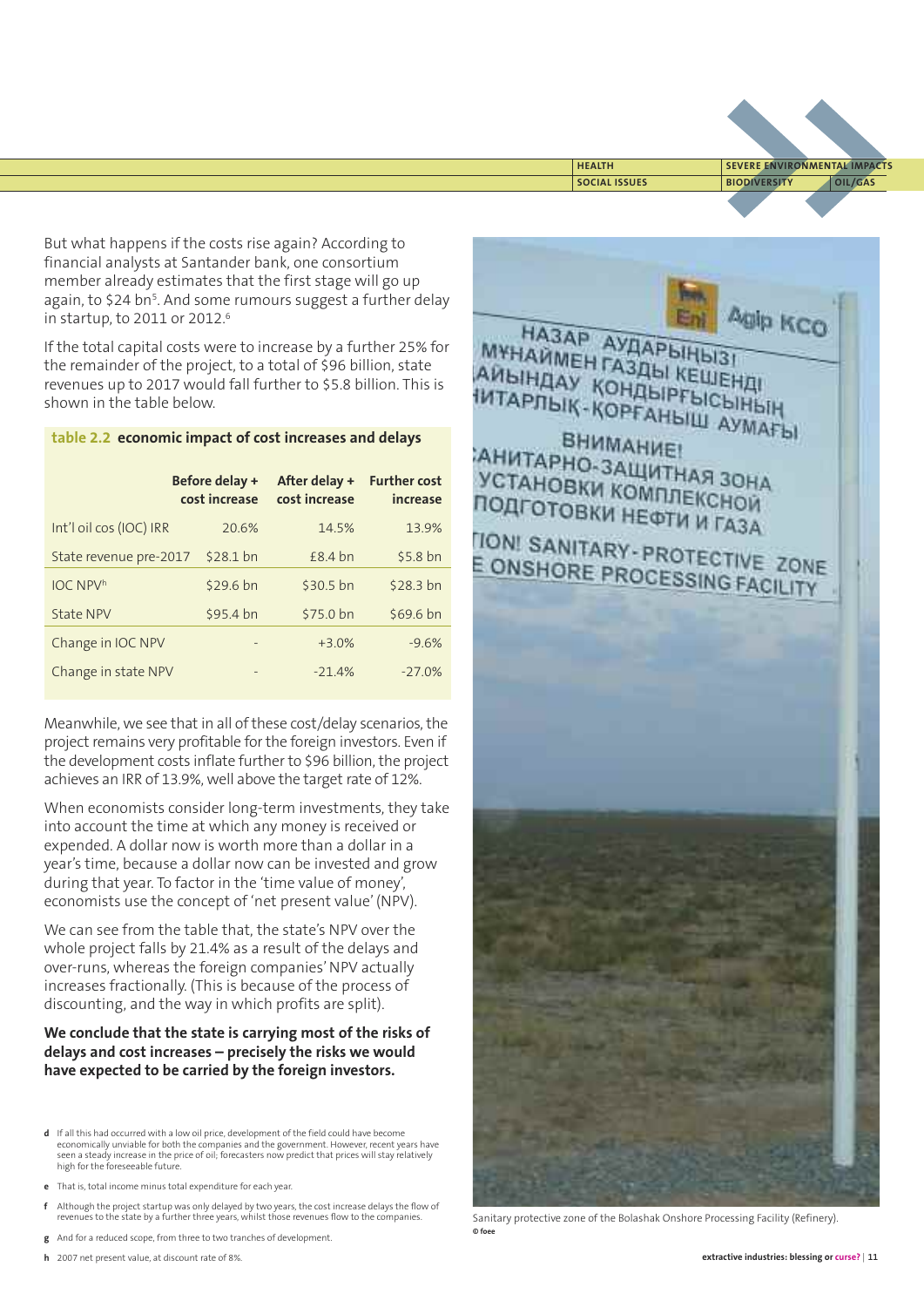

| <b>ECONOMICS</b>  | <b>HEALTH</b>        | SEVERE ENVIRONMENTAL IMPACTS |
|-------------------|----------------------|------------------------------|
| <b>INVESTMENT</b> | <b>SOCIAL ISSUES</b> | <b>BIODIVERSITY</b>          |
|                   |                      |                              |
|                   |                      |                              |

# **Heads I win, tails you lose**

The economic terms of the Kashagan contract

**The economic results we have seen are no accident. In fact, the contract to develop the Kashagan field, a production sharing agreement (PSA), was specifically written so as to allocate risk to the state party.**



Existing Oil platform in the Caspian Sea. **© dreamstime**

#### **Risk and reward**

When critics suggest that companies are making too much profit out of their operations, such as in Kazakhstan, a common argument advanced by the companies or their allies is that those profits are justified by the risks they have taken. For example, Dan Witt, President of the International Tax & Investment Center – and one of the foremost lobbyists for investor interests in Kazakhstan since the early  $1990s -$  has commented that<sup>7</sup>:

**3**

It is easy to forget just how difficult it was in Kazakhstan in the early 1990s - when these *original big three deals were negotiated and signed – the big political, economic and technical risks. Would you offer these terms today? Probably not. However, could you have done any major oil deal in 1994 under the terms offered today? Probably not.*

Indeed, it is a central axiom of capitalist economics that the owner of capital earns profit by risking that capital – and the greater the risk, the greater the potential reward.

However, we saw in the previous chapter that much of the risk of cost over-runs and delays is carried by the Kazakhstan state, rather than the foreign investors. Eni has said that there were three causes for the change of plan, of roughly equal magnitude:

- Rising material and resource costs (such as steel and drilling rigs), combined with a weaker US dollar;
- Under-estimating the scope of the project in the original development plan; and
- Changes to the project plan and layout.

These are precisely the types of risk one would expect an investor to take. Given that Eni is not taking these risks, it should be asked onwhat basis the foreign oil companies are earning their profits at all.

#### **The structure of the contract**

The Kashagan contract is one of a new breed of economically "flexible" PSAs, often referred to as the "World Bank model". The approach was first used in the 1980s, but was really pushed and developed in the former Soviet states during the 1990s.

This new breed was introduced following arguments from oil companies, international financial institutions and others that fiscal systems should be maximally responsive to company profits, and should avoid taxing the extraction of the resource per se (such as through royalties).

To this end, the sharing of profit oil between investors and state, and also the rate of taxation, are based on sliding scales according to profitability and volume extracted, rather than fixed percentages.

One advantage of this approach is that if the project turns out to be very profitable, the state captures the excess profits (after all, it is the owner of the resource). <sup>i</sup> But the Kashagan contract does not protect the state sufficiently against 'downside'risks: in fact, the state receives almost nothing until the companies have achieved their profits. As a result, the cost increases we have seen are deducted primarily from the state's revenues, rather than company profits.

**i** See Appendix 3.

- **j** There is often also a third portion, a royalty: this is a fixed percentage of the total of extracted (commonly 15%), and is allocated to the state.
- **k** It can alternatively be achieved by a royalty payment (commonly 15%).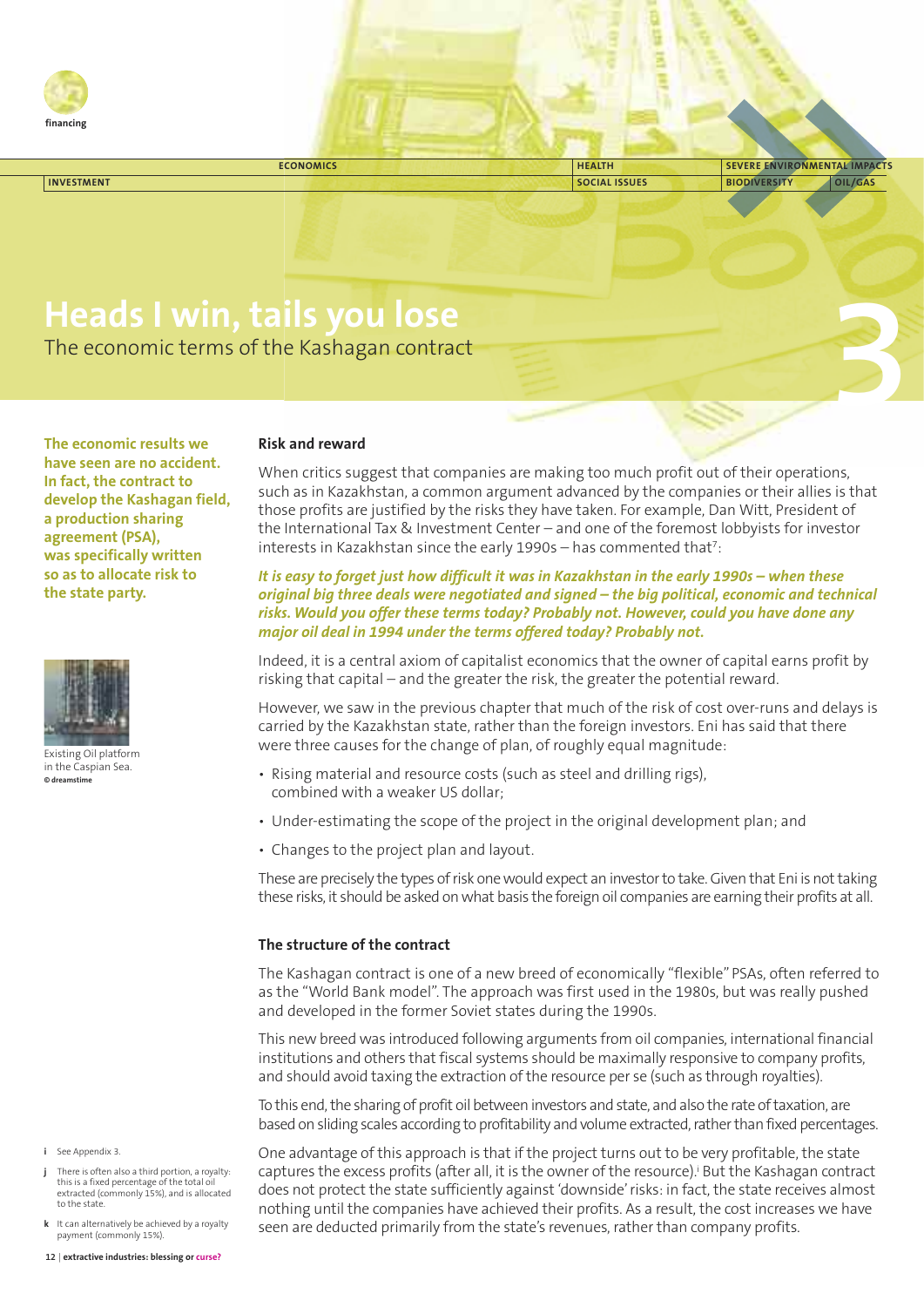#### **box 3.1 How the contract allocates risk**

A production sharing agreement is a contractual structure in which the foreign company provides the capital investment (in exploration, drilling and the construction of infrastructure), in return for legal rights to a proportion of the oil.

The extracted oil is divided into two portions<sup>j</sup>:

- **a) 'cost oil':** this is allocated to the company, which uses oil sales to recoup its costs and capital investment. There is usually a limit (commonly 40-60%) on what proportion of oil production in any year can count as cost oil.
- **b) 'profit oil':** this is divided between state and company in agreed proportions, the company using sales of its share to make a profit on its investment, whilst the state obtains revenues from the depletion of its non-renewable resources. The company is usually taxed on its profit oil.

This is shown in the diagram below.



Unlike a 'traditional' PSA, which divides the profit oil in fixed proportions, in Kashagan, the proportions are variable, determined by a complex formula. In the earlier stages of the project, an extremely high 90% of all profit oil is allocated to the consortium. This continues until either:

**a)** the consortium achieves an internal rate of return of 17.5% (a healthy rate of profits), or

**b)** cumulative consortium receipts exceed cumulative expenditures by a factor of 1.4 : 1, or

**c)** volume of oil produced exceeds 3 billion barrels (a significant proportion of the field).

Whilst such an approach gives the state most of the 'upside' if the project is a success, it equally gives it too much of the 'downside'.

Oil fiscal systems usually set a minimum proportion of revenues that will be received by the state. This is done by setting a limit (commonly 40-60%) to how much of the extracted oil can be used to cover the investor's costs.<sup>k</sup> The Kashagan PSA sets this cost recovery limit very high, at 80%, later falling to 50%. Whilst the project is still being developed, only 2% of revenues (a 10% share of the 20% remaining after cost recovery) will go to the state, 98% to the consortium. Even after the cost oil limit drops to 50%, the consortium still receives 95% of revenues (50% plus 90% of 50%), until one ofthe above three conditions is met.

The one improvement in the Kashagan PSA, compared to some of the other 1990s PSAs signed in former Soviet states, is that the sliding scales consider volume extracted (condition c, above) as well as profitability – thus the production sharing starts to move in favour of the state beyond a certain point in the extraction, even if high profits have not yet been achieved.

However, the combination of the sliding scale, the high top-rate of 90% of profit oil and the high cost oil limit means in effect that the state receives almost nothing until the consortium has achieved healthy profits. As a result, it is state revenues rather than corporate profits that are reduced in the event of cost increases.

*(See Appendix 2 for detailed terms of the Kashagan PSA).*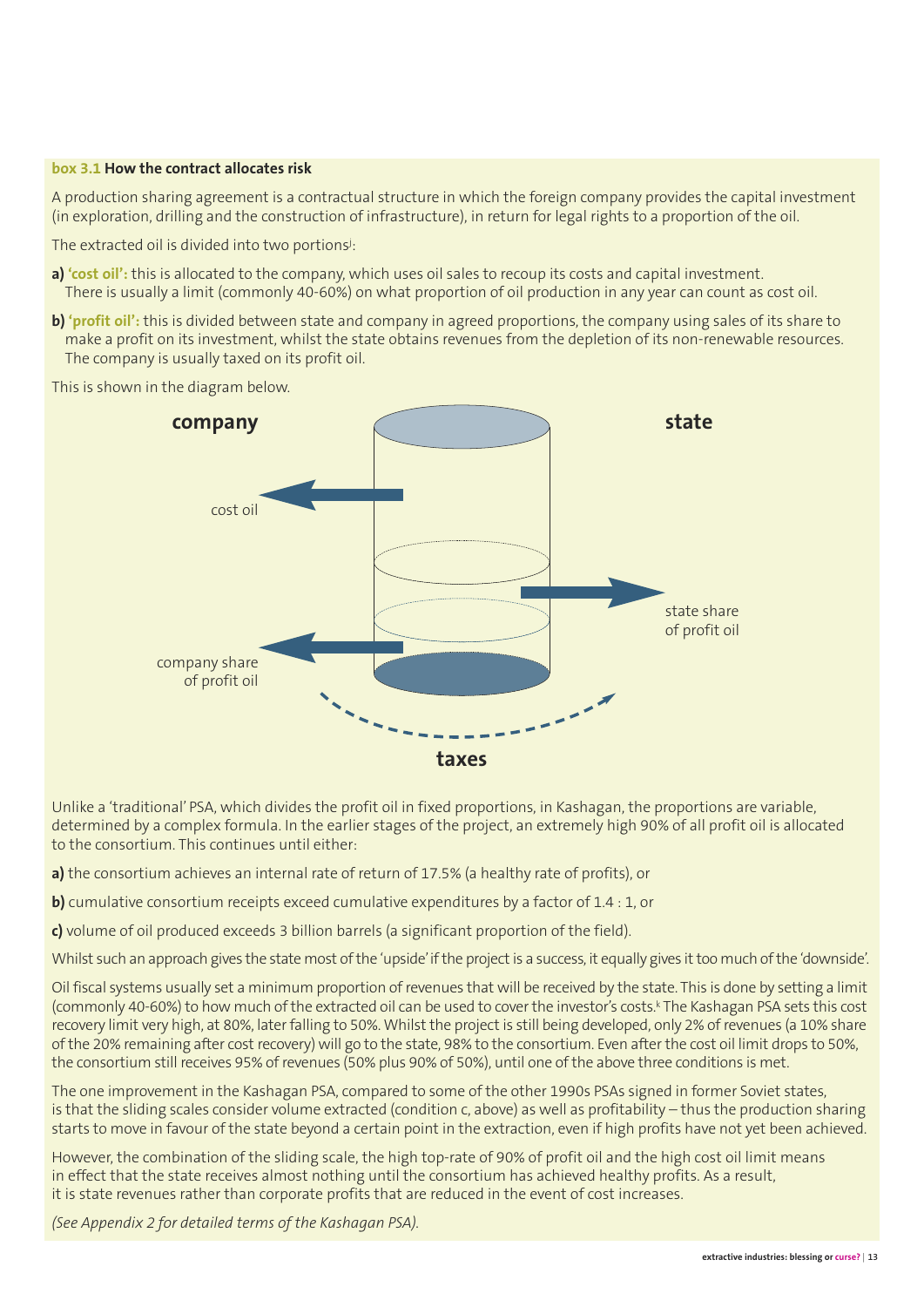

|                   | <b>ECONOMICS</b> | <b>HEALTH</b>        | <b>SEVERE ENVIRONMENTAL IMPACTS</b> |
|-------------------|------------------|----------------------|-------------------------------------|
| <b>INVESTMENT</b> |                  | <b>SOCIAL ISSUES</b> | OIL/GAS<br><b>BIODIVERSITY</b>      |
|                   |                  |                      |                                     |

## **How much compensation?**

The effect of proposed corrective measures or contract changes

**Given that the contract makes the Kazakhstan state pick up the investors'tab following the cost increases, it is unsurprising that the government is looking to be compensated.**

Negotiations on the compensation and on possible changes to the contract have been protracted, with both the European Commission and the Italian government coming in on the side of the companies. According to press reports, ExxonMobil has been the most intransigent of the consortium members, and has blocked a series of compromise deals. **4**

Two measures have been widely reported in the press as the most likely:

- A compensation payment of \$7 billion (the initial proposal was for an amount between \$10 billion and \$40 billion)<sup>1</sup>;
- An increase of state-owned KazMunaiGas'(KMG's) stake in the consortium from its current 8.33%, to 16.67% (doubling), or 18.3% (the level of the main shareholders).

Some other possibilities have also been mentioned by some commentators:

- Increasing KMG's stake to 50%;
- A royalty of 15% (or according to some reports<sup>8</sup>, 40% although this seems unlikely);
- A minimum profit oil share for the state of 40%.

In this section, we examine the effect of each of these changes.

#### **Impact of the proposed measures**

The graph below shows the cashflows to the state in each of the scenarios.



### **figure 4.1 Projected state cashflow following compensation or renegotiation**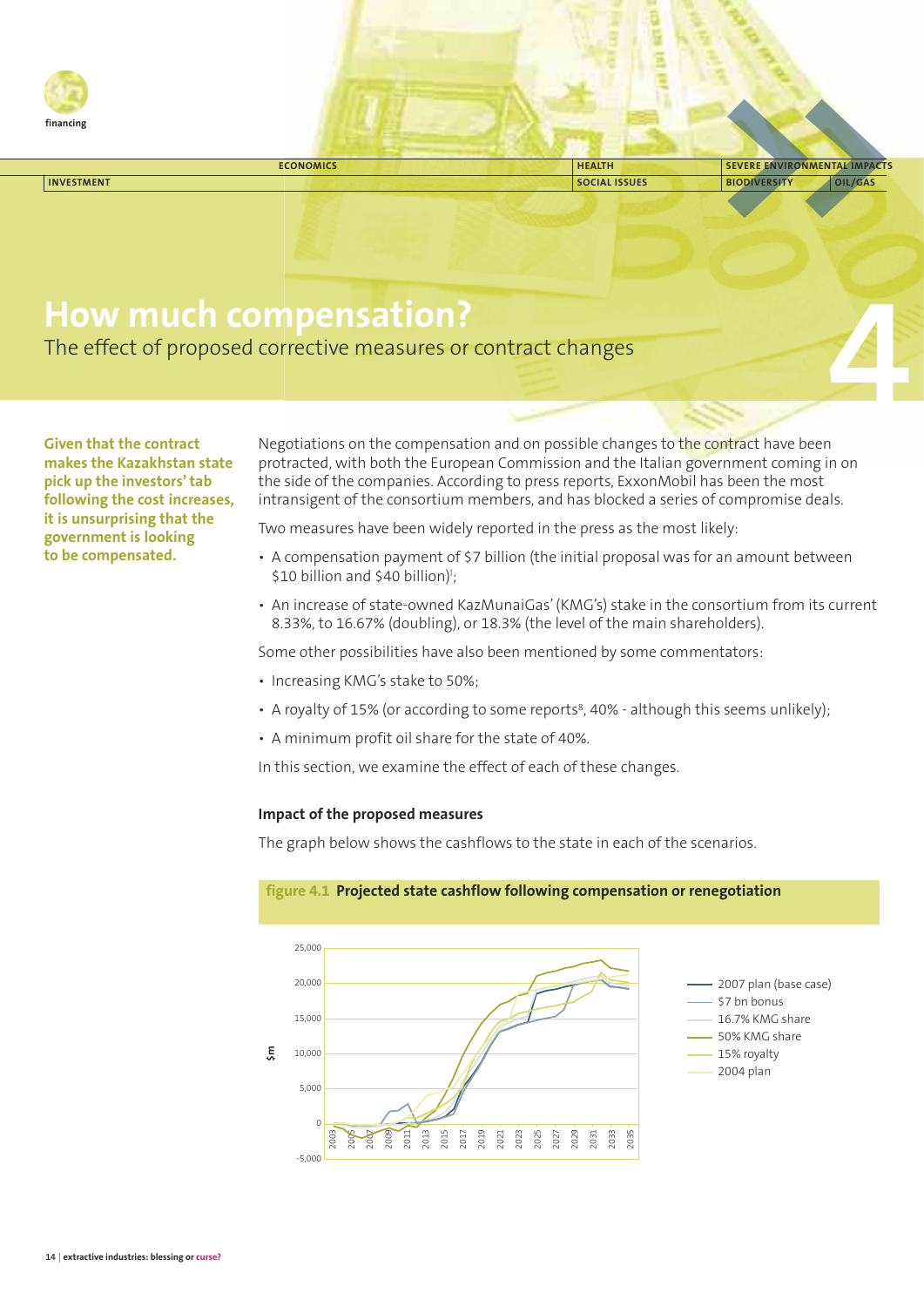

"Bolashak"(future in Kazakh) Onshore Processing Facility **© foee**

Kazakh children in the Kuryk Village. **© foee**



Fishing boats in the Damba Village - future site of the Northern Caspian Environmental Response Base. **© foee**

We can observe the following from the graph:

- Most of the proposals fail to restore the economic position of Kazakhstan prior to the cost increases and delays.
- An increased KMG share to 16.7% has a very marginal effect, as this is still a very small share for a state oil company.
- Increasing the KMG share to 50%, on the other hand, has a marked positive impact after 2012, as it allows the state to share in the consortium's profits; in fact, after 2015, the state would remain better off even than expected under the original plan (before revision), for the rest of the project. However, the capital expenditure that would be required in the early years then also becomes significant, and it is not clear whether KMG could access that much capital.
- The compensation payment (a bonus) gives Kazakhstan's revenues an early boost; but due to the sliding-scale fiscal terms, the state would lose some of it almost immediately – ending up only \$4.9 billion better offthan in the base case, in the period to 2017. Overthe whole life ofthe project, almost all ofthe payment would be surrendered back to the companies (in NPV terms).
- The 15% royalty is an interesting solution, as it reduces the early losses, and continues to have a positive impact throughout the project.

We can also see the impacts of these measures in the table below.

**table 4.2 Economic impact of proposed corrective measures**

|                                                 | <b>IOC IRR</b> | State revenue pre-2017 | <b>IOC NPV</b> | <b>State NPV</b> |
|-------------------------------------------------|----------------|------------------------|----------------|------------------|
| Base case                                       | 14.5%          | \$8.4 bn               | \$30.4 bn      | \$75.0 bn        |
| Original plan<br>(before cost increase + delay) | 20.6%          | \$28.1 bn              | \$29.6 bn      | \$95.4 bn        |
| \$7bn bonus                                     | 13.7%          | \$13.3 bn              | \$29.6 bn      | \$75.9 bn        |
| 16.7% KMG share                                 | 14.5%          | \$9.3 bn               | \$27.7 bn      | \$77.8 bn        |
| 50% KMG share                                   | 14.5%          | \$12.7 bn              | \$16.6 bn      | \$88.9 bn        |
| 15% royalty                                     | 13.1%          | \$16.0 bn              | \$24.2 bn      | \$81.3 bn        |
| Min 40% profit oil                              | 13.8%          | \$11.8 bn              | $$28.1$ bn     | \$77.4 bn        |

**From the table, we can see that whilst on any measure, none of the proposed changes come close to restoring the Kazakhstan state's economic position (except the 50% KMG share – which comes with its capital costs), none of them are onerous on the investors: all leave them with high rates of return, well above 12%. As such, the proposed changes seem extremely mild, and it is surprising the companies are resisting them so strongly.**

#### **extractive industries: blessing or curse?** | **15**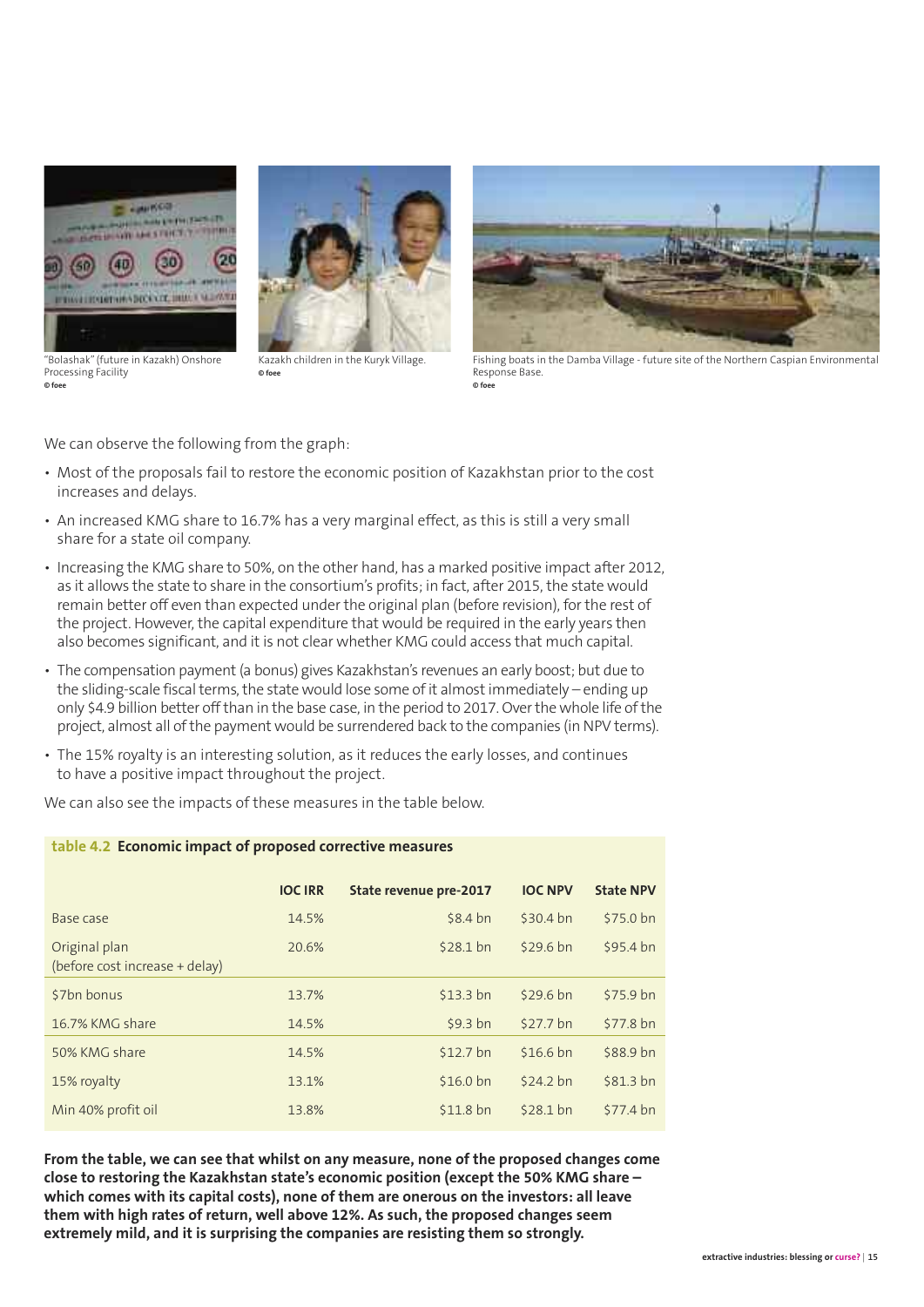

**44 <b>ECONOMICS**<br> **ECONOMICS**<br> **4 ECONOMICS** 

#### **INVESTMENT**

#### **box 4.1 The Sakhalin II renegotiation**

As we noted in the introduction, the dispute over Kashagan bears striking similarities with that over the Sakhalin II oil and gas project.

**ECONOMICS**

That project, on Sakhalin Island in Russia's Far East (north of Japan), is being developed under a production sharing agreement signed in 1994 between the Russian government and a consortium of American, Japanese and European companies. So unbalanced were the terms of this contract that they prompted economist Ian Rutledge to term it a 'production non-sharing agreement'. 9

As we saw in Box 3.1, a normal PSA divides the extracted oil is divided into 'cost oil' – which is used to pay back the investment and the operating costs – and 'profit oil', which is shared between company and state in an agreed formula. What was unusual about the Sakhalin II PSA was that it effectively guaranteed company profits, by including them in the cost oil portion. Whilst the mechanism was somewhat different from the Kashagan PSA, the effect was broadly the same.

In combination with the absence of a limit to how much of any year's extracted oil could be treated as cost oil, the result was that Russia would not start to receive revenues until the consortium (now led by Shell) had not only covered its costs but also made good profits (17.5% internal rate of return). Even after that point, the state would only receive 10% of profit oil for two years, and then 50% subsequently (very low by world standards). Only after the companies had achieved very high profits (24%) would the state start to receive a (more normal) 70% share. 10

In the event, the project did not go to plan. Having originally been budgeted at \$9–\$10 billion, Shell announced in July 2005 that the project costs had more than doubled to \$22 billion. <sup>m</sup> Due to the contract's sharing formula, the cost overrun further delayed the point at which Russia would receive its share of the oil – such that it was effectively Russia (through non-receipt of revenues) that paid for Shell's mistakes and for changes in the economic climate, while company profits were guaranteed.

Russia is now no longer in the weak position it was in when it signed the contract. However Vladimir Putin's government knew that it had no legal basis to push for a renegotiation of the terms of the contract. However, the Sakhalin Consortium was forced to come to the negotiating table after the project's multiple infringements of Russian environmental legislation led to a high-profile showdown with the environmental regulator in autumn 2006. Faced with the prospect of its licence being revoked, the consortium agreed to sell a 50 per cent stake<sup>n</sup> (at market price) to the majority stateowned company Gazprom. Although the project's PSA remained unaltered, the deal effectively secured a greater share of the benefits for Russia.

Whilst some of the Western media talked hysterically of a "nationalisation" or of Putin's violation of the "sanctity of contracts", that was an overstatement to say the least. Rather, it was a commercial transaction (albeit a forced one, as the companies were reluctant to surrender their lucrative stakes in the project), wherein a new company (Gazprom) bought a stake in the consortium from the existing companies (Shell, Mitsui and Mitsubishi) – which is allowable within the contract itself.

The result was that the imbalance in the (unamended) contract remained, but with the state now effectively on both sides of the table – so a share of the consortium's profits come back to the state through Gazprom.

- **l** Note that it makes some difference whether the payment is a bonus (which can be counted as an expense for tax purposes, and in the profit-sharing formulae), or a fine (which cannot). Both have been suggested. In the main text here and the graph, we consider a bonus; the fine is also considered in Appendix 3.
- **m** Shell gave a number of reasons, including an increase in the price of steel and extra environmental measures, but certainly one central factor was the failure of planning and project management. For example, in April 2004, Shell announced that it would have to change the timing of the development plan because it needed extra time to redesign sub-sea pipelines, to be buried under the seabed, rather than sitting on the seafloor. The reason was that winter ice reaches all the way to the bottom, and scouring action risked snapping unburied pipes. It would seem that in an ice-bound location, checking the depth of ice would be one of the most elementary engineering measures!

**n** To be precise, 50 per cent plus one share.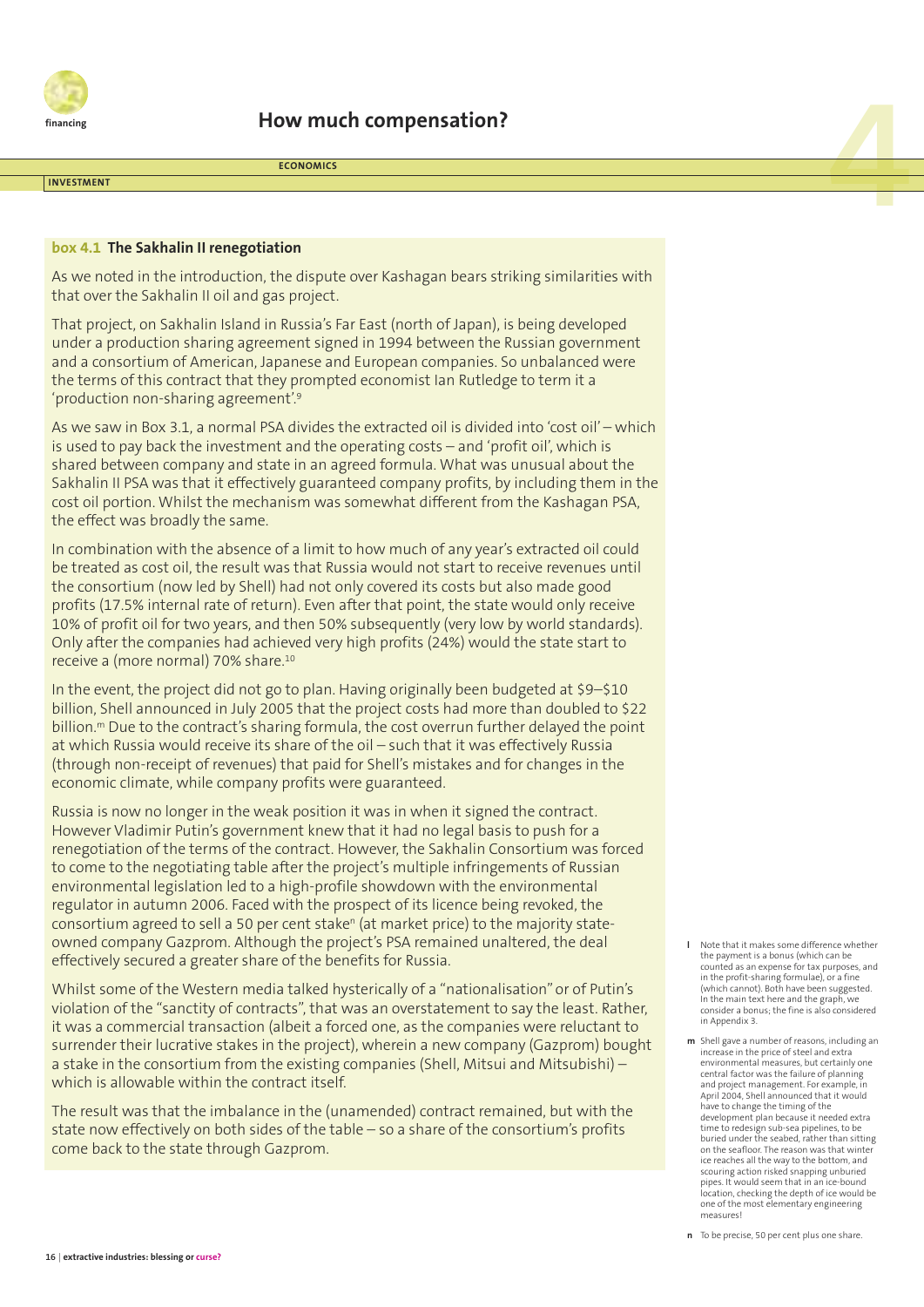

**SOCIAL ISSUES BIODIVERSITY OIL/GAS HEALTH SEVERE ENVIRONMENTAL IMPACTS**

**5**

# **Transferring sovereignty**

The legal terms of the Kashagan contract

**The terms of a production sharing contract determine not just how the extracted resources will be shared between state and investor, but also the legal rights and obligations of both parties. In this area too, the Kashagan PSA is grossly unbalanced.**



Building of ministry of oil and gas is in Astana kazakhstan. **© dreamstime**

#### **Fixed economic terms**

Whilst so far some discussions have proceeded, the Kazakhstan government knows it has limited legal options to renegotiate the Kashagan contract or seek compensation (See Box 5.1, below). As in the case of Sakhalin, however, threatened action over the project's multiple breaches of environmental regulations has placed the consortium under pressure to reconsider the PSA.

However, one purpose of a long-term PSA contract is precisely to fix the economic terms for the life of the contract (40 years in the case of Kashagan).

It is argued by some, including Eni<sup>11</sup>, that there is nothing unusual in such a contractual arrangement. However, it is noteworthy that PSAs are not used in industrialised oil-producing countries, such as the USA, the UK, Norway, Canada or Australia. In those countries, contracts and licenses for oil production have far more limited legal scope, generally leaving fiscal measures (and well as legislation and regulation) as sovereign matters. (The same is true in some developing countries, such as Venezuela). For example, the UK has changed the tax system and rates for North Sea oil production on a number of occasions.

The result of the fixed economic terms is that for 40 years, the sharing of revenues reflects the risk, the low oil price and the government weakness at the time of signing – in other words, Kazakhstan is locked into the economic situation of 1997 for more than a generation.

#### **One-sided right of renegotiation**

On the other hand, the contract does provide for a right of renegotiation for the foreign investors. It stipulates that in "extraordinary circumstances"leading to "economic hardship" for the companies, they have a right to renegotiate the allocation of profit oil.<sup>12</sup> The specific example given in the contract is of an environmental accident, which seems a significant risk in this project. (See Box 1.1).

By giving a right to renegotiate economic terms in the event of an accident, the effect is to transfer yet another risk from company to state.

No such right of renegotiation is provided for the state, whatever the level of "hardship" it experiences from the contract.

#### **Above the law?**

It is not only the economic terms that are fixed by the contract – but also legislative and regulatory measures. The contract contains a stabilisation clause $13$ , which stipulates that for the whole life of the contract, any new laws (except environmental, health or safety laws) or judicial rulings<sup>o</sup> that affect the consortium's profits will force an adjustment of the terms of the contract to restore the rate of profits.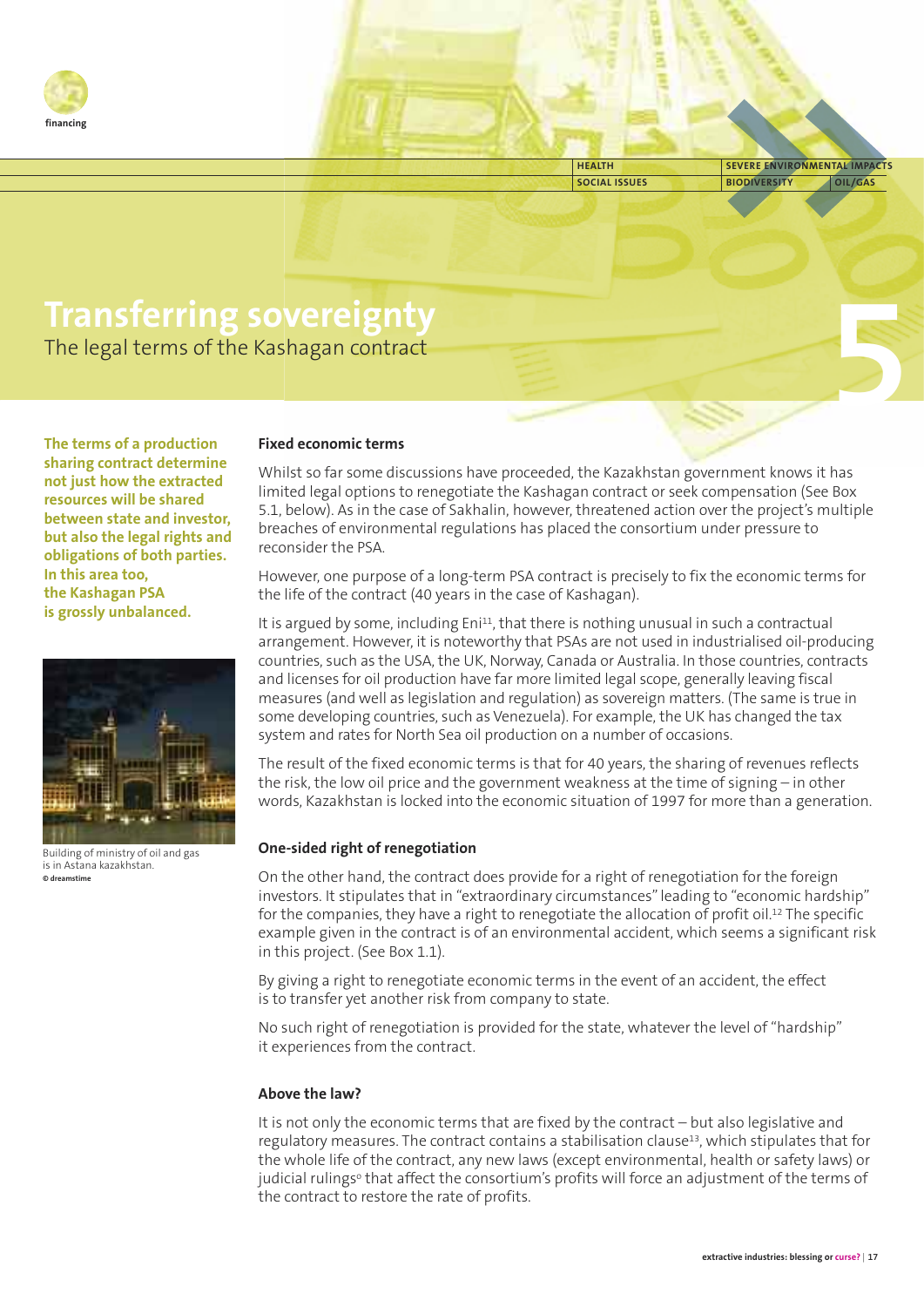

**ECONOMICS**

#### **INVESTMENT**

The exclusion of environmental, health and safety laws from this "stabilisation"is an improvement compared to some PSAs signed in Russia and Azerbaijan, but still restricts the Republic's exercise of sovereignty, and indeed compliance with international human rights norms, in other areas: these might include labour law, land expropriation law, third party compensation laws or anti-discrimination laws.

The same approach of stabilisation applies to international treaties – and could include international human rights instruments, or accords on climate change. If Kazakhstan signs any new international treaty, it must insert a clause "protecting the interests" of the oil companies from the treaty, or pay them compensation. <sup>14</sup> Here, no exclusions are made for environmental treaties.

The compensation requirements are likely to discourage future governments from passing such laws, a major intrusion on Kazakhstan's sovereignty, and potentially compromising the Kazakhstan government's duty to protect and promote the human rights of its citizens. Meanwhile, the consortium's profits are effectively guaranteed from many areas of legislative change, as well as economic – so are not subject to the "political risks"the companies so often complain of.

In fact, it is not only future laws the companies are protected from. The contract provides that where any of Kazakhstan's laws conflict with the terms of the PSA contract, the government will provide "relief"to the companies. <sup>15</sup> No exemption is here made for environmental, health and safety or other laws, although it is not defined what "relief" might constitute.

A similar provision was used to override local law in Georgia when the Baku-Tbilisi-Ceyhan pipeline was being built in 2002. The consortium's choice of pipeline routing through the 'support zone'of an ecologically important national park led to objections by the Minister of the Environment that the project would violate Georgian environmental law. <sup>16</sup> However, the pipeline contract specified that in cases of conflict with other laws, the contract would take precedence; thus the environment laws the Minister referred to were simply irrelevant. Ultimately, on the day of the deadline, the President – pressured by BP and the US government – called the Minister into his office, and kept her there until she signed the environmental permit, in the early hours in the morning. 17

#### **Investment arbitration – enforcing corporate power**

Like many PSAs, the Kashagan contract specifies that any dispute between the state and the investor will be resolved not in the country's courts, but by international investment tribunals.

As the researcher Susan Leubuscher observed, 18

*"International commercial arbitration closes the circle of MNE [multinational enterprise] ascendancy […] That system assigns*

*the State the role of just another commercial partner, ensures that non-commercial issues will not be aired, and excludes representation and redressfor affected populations[…] It thereby creates a system of private justice which leads to a 'compartmentalisation of the market that the state judicial system is powerless to control'and ensures that each holder of economic power is'fortified with its own custom-made justice'."*

The Kashagan PSA contract specifies two possible routes for international arbitration: through the World Bank's International Centre for Settlement of Investment Disputes (ICSID) in cases of "expropriation", or according to the rules of the UN Commission on International Trade Law (UNCITRAL).<sup>19</sup>

The provision of a right to international arbitration in cases of expropriation goes rather further than simply cases of nationalisation.The contractincludes in its definition "other actions tantamount to expropriation".<sup>20</sup> Also sometimes referred to as "creeping expropriation" or "indirect expropriation", for investment lawyers this tends to include anything which affects the investor's assertion of its property rights – or anything which affects its profits – such as changes of economic terms, or of countries' broader laws and regulations that affect investor profits. In particular, progressive labour law is widely considered to be a form of creeping expropriation.<sup>21</sup> All of these are to be treated in the same way as nationalisation, or "direct" expropriation. Thus the stabilisation clauses are significantly reinforced.

Furthermore, the interests of the investors would potentially be defensible under international, rather than Kazakhstani law. There are several international treaties, ratified by Kazakhstan, that could be used to enforce the rights of oil companies under the Kashagan PSAp:

- **The Energy Charter Treaty** a multilateral agreement treaty on trade and investment in the energy sector, originally initiated and promoted by the European Union, and signed by 51 European and Asian countries. Inter alia, it provides binding protection for investors, prohibiting the breach of contracts and other agreements<sup>22</sup>, and providing for international arbitration in case of such breaches<sup>23</sup>. It came into force in 1998.
- **Bilateral investment treaties** generally have similar provisions on protecting investment; sometimes they go even further in denying rights to the host state.<sup>9</sup> Kazakhstan has BITs with Italy (came into force in 1996), the UK (1995) and the USA (1994), and has also signed BITs, yet to come into force, with France and the Netherlands.
- **The ICSIDConvention** (formally the Convention on the Settlement of Investment Disputes between States and Nationals of Other States). This convention, which entered into force in relation to Kazakhstan in 2000, provides for the mechanism and rules of arbitration or conciliation at ICSID. The Convention makes ICSID's rulings binding on the state, and obliges the state to observe or enforce any financial penalty.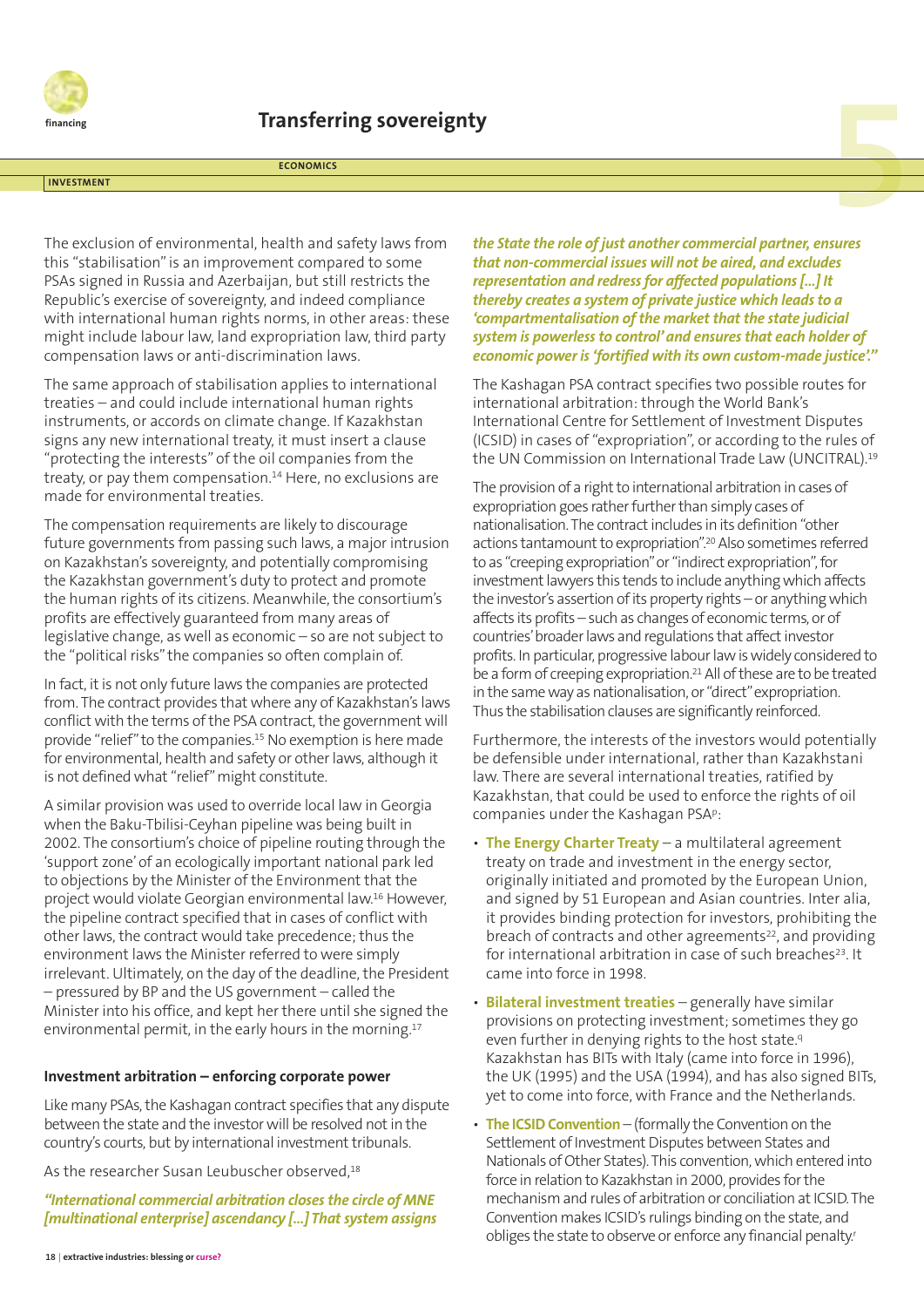

As an illustration of the problem, arbitration was used effectively by French company Total to override regulation of its development of the Kharyaga field in Siberia, under a production sharing agreement signed in 1995. That PSA specified that the development required regulatory approval of its budgets and development plans – a common provision in many contracts. In December 2003, the regional and federal governments did not approve Total's expenditure budget for the previous two years, objecting to the inflation of costs on the project. The regional governor warned, 'The state should control investment and the state should know exactly how much and where investments have been made. I am against investments planned in order to avoid taxes'. 24 Total took the case to the Stockholm Arbitration Court. Although Total later admitted that some of its costs were indeed inflated, <sup>s</sup> eventually the Russian authorities backed down in August 2005, and approved the two disputed budgets, in exchange for Total dropping the arbitration case.

#### **Conclusion: Risk? What risk?**

We have seen that company profits are protected from:

- Changes in economic circumstances (such as equipment costs and exchange rates;)
- Management failures; and
- Accidents.

If any of these risks materialises, it is the people of Kazakhstan who must pay.

Company profits are also protected from:

- Change of law
- International treaties; and
- Expropriation.

In these respects, Kazakhstan is constrained in its ability to legislate or regulate, or to manage its economy. Meanwhile, citizens will not have the benefit or protection of international human rights, environmental or other instruments.

In short, the companies' profits are effectively guaranteed from most risks, whilst the people of Kazakhstan carry the risks.

- **o** The contract does not explicitly exempt environmental and health/safety judicial rulings, only laws
- **p** Although the Kashagan PSA does not make explicit reference to these treaties, all three of them provide generic protection to such contracts – such that a breach of contract could be seen as a breach of treaty obligations.
- **q** For example, the Energy Charter Treaty enforces existing contracts, but stops short of forcing open countries energy sectors, instead only obliging countries to "endeavour" to provide the same treatment to foreign<br>investors as to its own national investors or those of any other country (Article 10(2,3)). Kazakhstan's BIT<br>with the the annex to the treaty. This could, for example, preclude Kazakhstan from giving favourable status to its<br>state-ovned oil companies in any oil development – a major surrender of sovereignty over its natural<br>resources. [Th this means only that Kazakhstani entities may have privileged opportunities to legal ownership of resource  $\sim$  in situ, and not to development, investment and control of those resources.]
- **r** The Convention may only be applied to issues in which both parties have given their consent to have disputes resolved under the Convention (Article 25(1)). In the case of Kashagan, that consent is given in the PSA contract, in cases of expropriation or actions "tantamount"to expropriation.
- **s** According to news agency Interfax (2004b), Total E&P Russia General Director Jean-Pierre Dolla said that the difference arose because of accounting practices, wherein the French company includes as costs a number of items that are posted differently in Russia.

#### **box 5.1 The legal basis for renegotiation**

At present, it is unclear whether the current dispute will be resolved within the existing terms of the contract, or through changing those terms. Both routes have been suggested at different times by those involved in the negotiations.<sup>25</sup>

When the contract was originally signed, a startup date of 2005 was agreed. The contract provides for an extra production bonus to be paid to Kazakhstan in the event that startup were delayed to 2006 - although it does not specify what should happen if it were delayed beyond this.

It is not uncommon for contracts to be renegotiated, where mutually agreed by both parties. At present, the companies appear to be open to discussions. If these discussions are unsuccessful, or if the companies were to choose to insist on the original terms, they could take the matter to international arbitration.

Whilst that route could nominally deliver the best outcome for the companies, it also has its disadvantages. Notably, multinational companies are finding it increasingly difficult to acquire the new reserves that would secure their economic future; and the Kashagan field is the largest field in the world open to investment by those companies. At the very least an arbitration would delay the time at which those reserves became available. At worst, they could end by losing the rights to develop the field – even with compensation, that would damage their long-term economic position. To these extents, the companies will be open to a voluntary renegotiation.

If the government and companies cannot agree on a compensation package or on renegotiated terms, can the Kazakhstan government force the companies to accept amendments to the contract?

Most writers on contract law agree that while there are some legal arguments for a government's right of renegotiation, unless it is either specifically provided for in the contract, it is unlikely to be enforceable, with the principle of sanctity of contract overcoming considerations of public interest. 26

It was when faced with these limited options that in September 2007, the Kazakhstan parliament passed a law giving the government a right to renegotiate past contracts that are not in Kazakhstan's interests. However, the effectiveness of the law is likely to be limited, as oil and gas contracts are protected by international treaties, and will thus trump the new law. Indeed, the European Commission has announced that it is considering challenging the law under the Energy Charter Treaty.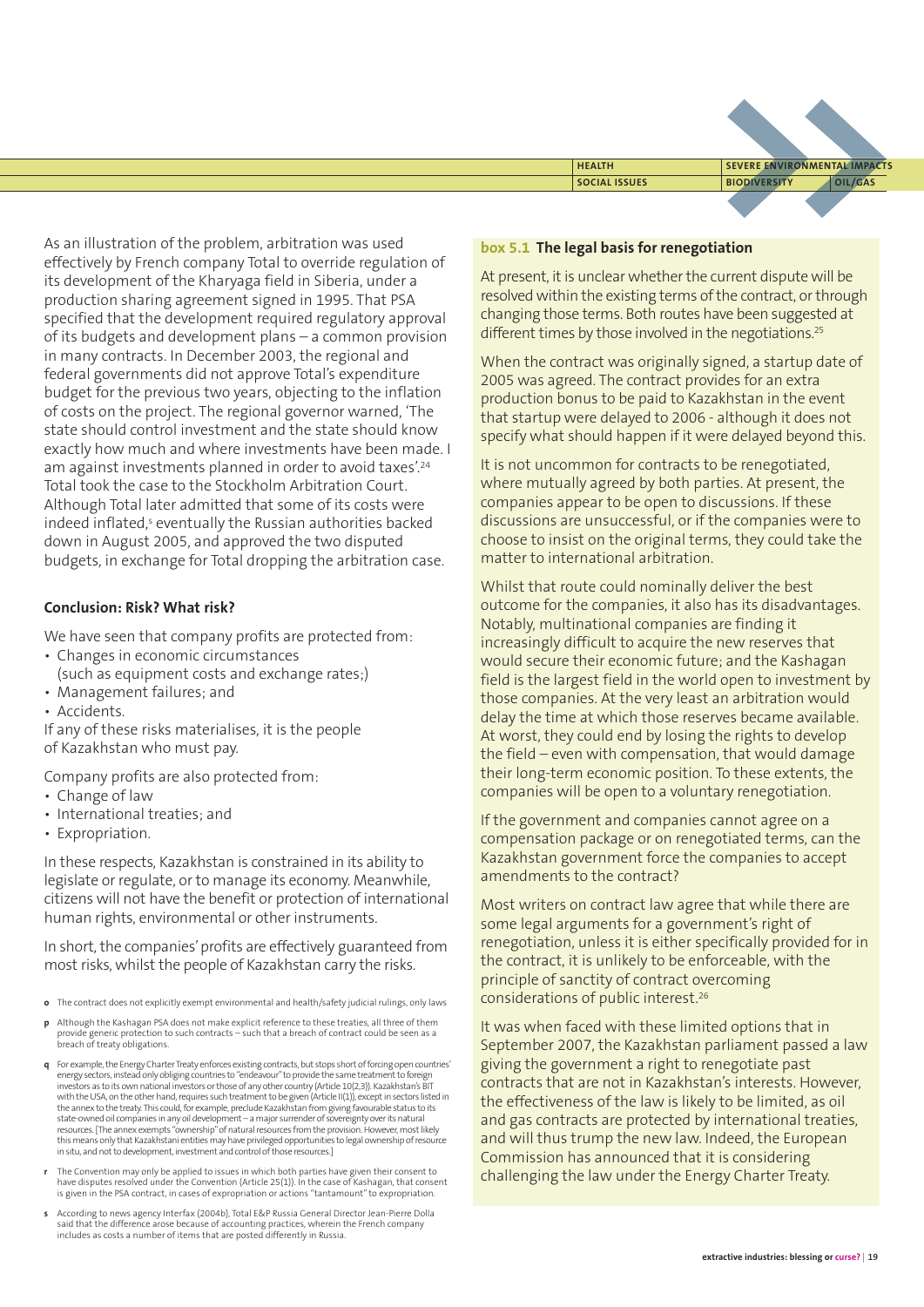

| <b>ECONOMICS</b>                                                                               | <b>HEALTH</b>        | SEVERE ENVIRONMENTAL IMPACTS   |
|------------------------------------------------------------------------------------------------|----------------------|--------------------------------|
| <b>INVESTMENT</b>                                                                              | <b>SOCIAL ISSUES</b> | <b>BIODIVERSITY</b><br>OIL/GAS |
|                                                                                                |                      |                                |
| 1997 forever<br>The politics and economics of PSAs                                             |                      |                                |
| $\mathbf{a}$ , $\mathbf{a}$ , $\mathbf{a}$ , $\mathbf{a}$ , $\mathbf{a}$ , $\mathbf{a}$<br>- - |                      |                                |



#### **So how did Kazakhstan get into this situation?**

The Kashagan PSA was one of a number that were signed with post-Soviet states in the 1990s, which contain similar features.

These contracts, signed by Azerbaijan, Kazakhstan and Russia, between 1994 and 1997, were all structured according to the 'World Bank model'with sliding-scale fiscal terms such that significant revenues would only flow to the host states once the investors had obtained their profits. The result was that company profits were effectively guaranteed, whilst the respective states would cover the costs of mishaps, unfavourable economic conditions or even management failures on the part of the investor.

Meanwhile, these contracts gave greater legal rights to the investors than anything since the colonial era of the first half of the Twentieth Century. Bringing together a powerful combination of stabilisation and arbitration provisions, together with the status of international law, they guaranteed profits by preventing any exercise of sovereignty by host states, whether that be the passing of laws or managing their economy.

Two factors made possible this dramatic roll-back of state sovereignty and leap in corporate ascendancy: the weakness and instability of the host states at the time of signing; and the absence of public discussion on government policy or on the contracts.

This also took place at a time when the countries were being pushed to adopt extreme forms of economic liberalisation, by international financial institutions, western governments and corporations.

#### **State weakness**

It is not uncommon for international oil companies to use periods of state weakness to achieve long-lasting highly profitable contracts. For example, during the Asian financial crisis of the late 1990s, an editorial in Petroleum Review (1998) commented enthusiastically:

#### *The misfortunes of some often produce opportunities for others and the Asian crisis is unlikely to prove an exception. For the international companies the crisis offers the possibility, even the likelihood, that some countries will have to reduce their very high tax rates on upstream development to sustain interest.*

The importance of bargaining power can be seen by studying contract practice throughout the history of the oil industry. Until the mid-Twentieth Century, it was clearly the western companies that had the upper hand – largely on the back of the imperial power of their home states. From the 1950s onward, host states began to insist on a fair share of the profits from their resources, a trend that saw the establishment of OPEC in 1960, and nationalisations of the oil industries of most major producers in the 1970s. These changes became possible through coordinated action on the part of the host states, such that companies were unable to play them off against each other as they had previously.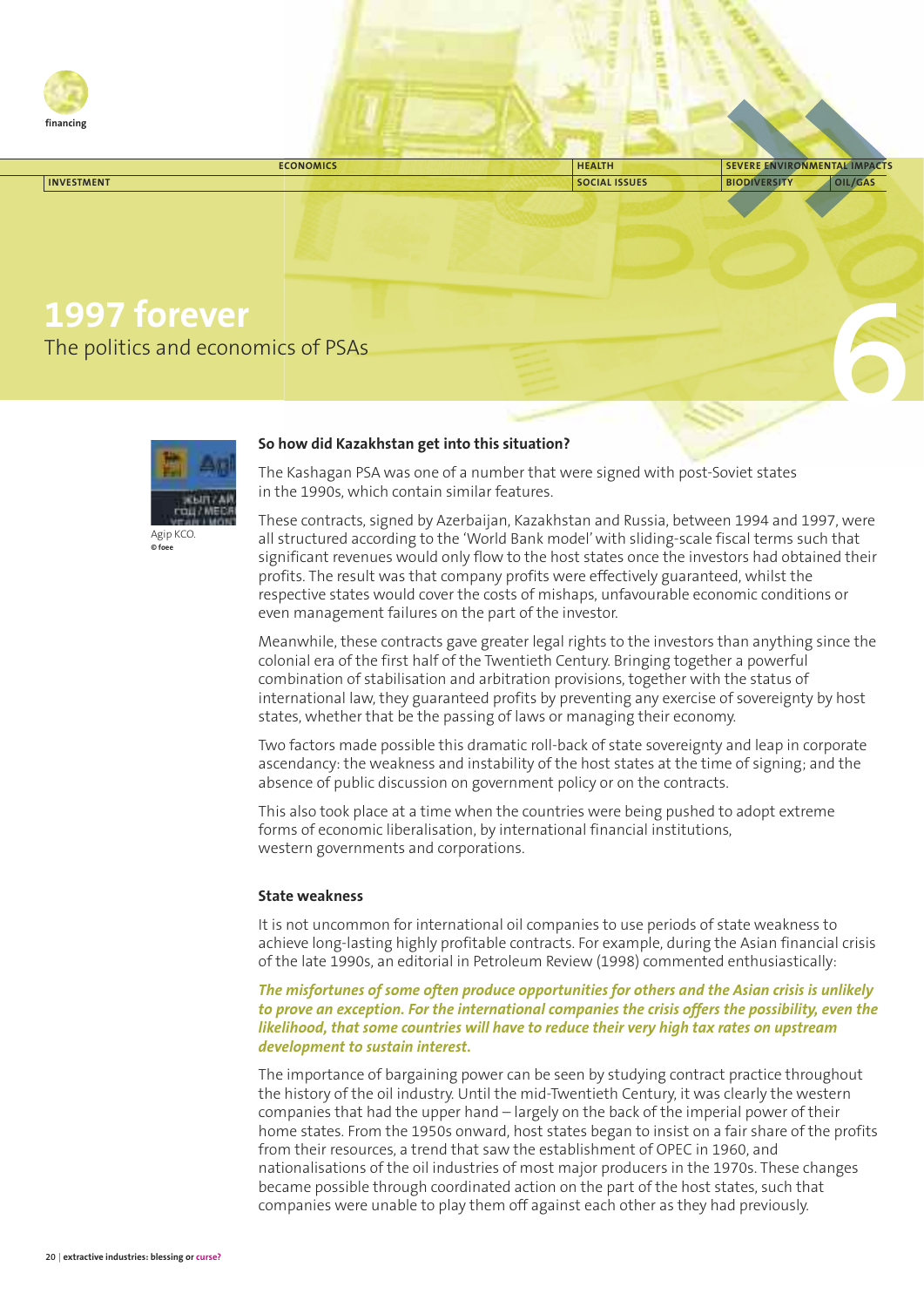

Bautino Village. **© foee**



Steppe wind - road to Aktau. **© foee**



Oil rig in the Caspian Sea. **© dreamstime**

The break-up of the Soviet Union gave oil companies potential access to the largest new reserves to become available for four decades. Equally important was the rapid political change and the push for economic liberalism, driven by scores of corporate lobbyists and by international financial institutions. With a sense of starting from a blank sheet, companies aimed to push the boundaries of contractual practice to a level not attempted before.

The economic dynamics did not favour the host states either. With such enormous reserves becoming available and low oil prices, it became a buyers'market, as countries were forced to compete for a finite pot of investment. Meanwhile, the post-Soviet states were greatly weakened by the economic decline of the early 1990s. Kazakhstan, for instance, signed the Kashagan contract just two years after its GDP had hit its lowest level; although the economy had grown very slightly in 1996 and 1997, the country was still suffering serious economic problems. Having only secured a mere 14.3% stake in Kashagan, the government was forced to sell it within weeks, to plug holes in its budget.

Yet these conditions were used to sign contracts that would likely significantly outlast them, binding the countries for many decades. In the case of the Kashagan PSA, Kazakhstan's economy would effectively be locked into the circumstances of 1997.

#### **Democracy – the best medicine**

One of the best mechanisms for ensuring that a long-term contract signed by a government is stable, fair and just, is an active public debate on either the contract, or the policy under which it is signed.

Over recent years, a large body of research has shown that countries rich in natural resources tend to suffer paradoxically worse poverty than resource-poor countries; and on average, even economic growth is weaker. Meanwhile, corruption is generally more widespread, and the risk of conflict higher. Together, these problems are known as the 'resource curse'.

It has become widely accepted that the best defences against the resource curse are the existence of strong and effective institutions of governance, and transparency of revenues and policies, at the time of the investment. It is not hard to see that such considerations apply not only to the performance of the contract, but also its very terms. As the International Monetary Fund puts it, "it could be argued that the obligation to publish contracts should in fact strengthen the hand of the government in negotiations, because the obligation to disclose the outcome to the legislature and the general public increases pressure on the government to negotiate a good deal."27

In the post-Soviet states of the 1990s, not only was there often a significant democratic deficit, but public debate was generally avoided or prevented. For example, in Azerbaijan, the contract for development of the Baku-Tbilisi-Ceyhan pipeline was found in 2001 to be not even available to parliamentarians, let alone members of the public. This was one year after the contract had entered into force, and despite the fact that it had a higher legal status than any of Azerbaijan's laws, other than the constitution.<sup>28</sup>

The arguments against publishing PSAs are usually on the basis of commercial confidentiality. For the investor, the concern is that their competitors might get information about their commercial position, which would give them an advantage. Meanwhile, the host government may be concerned that investors bidding for future contracts gain advantage by knowing how previous negotiations were settled, whilst other host states could compete by offering slightly more attractive terms.

Neither argument holds much water. As the International Monetary Fund observes,

*"In practice, however, the contract terms are likely to be widely known within the industry soon after signing. Little by way of strategic advantage thus seems to be lost through publication of contracts". 29*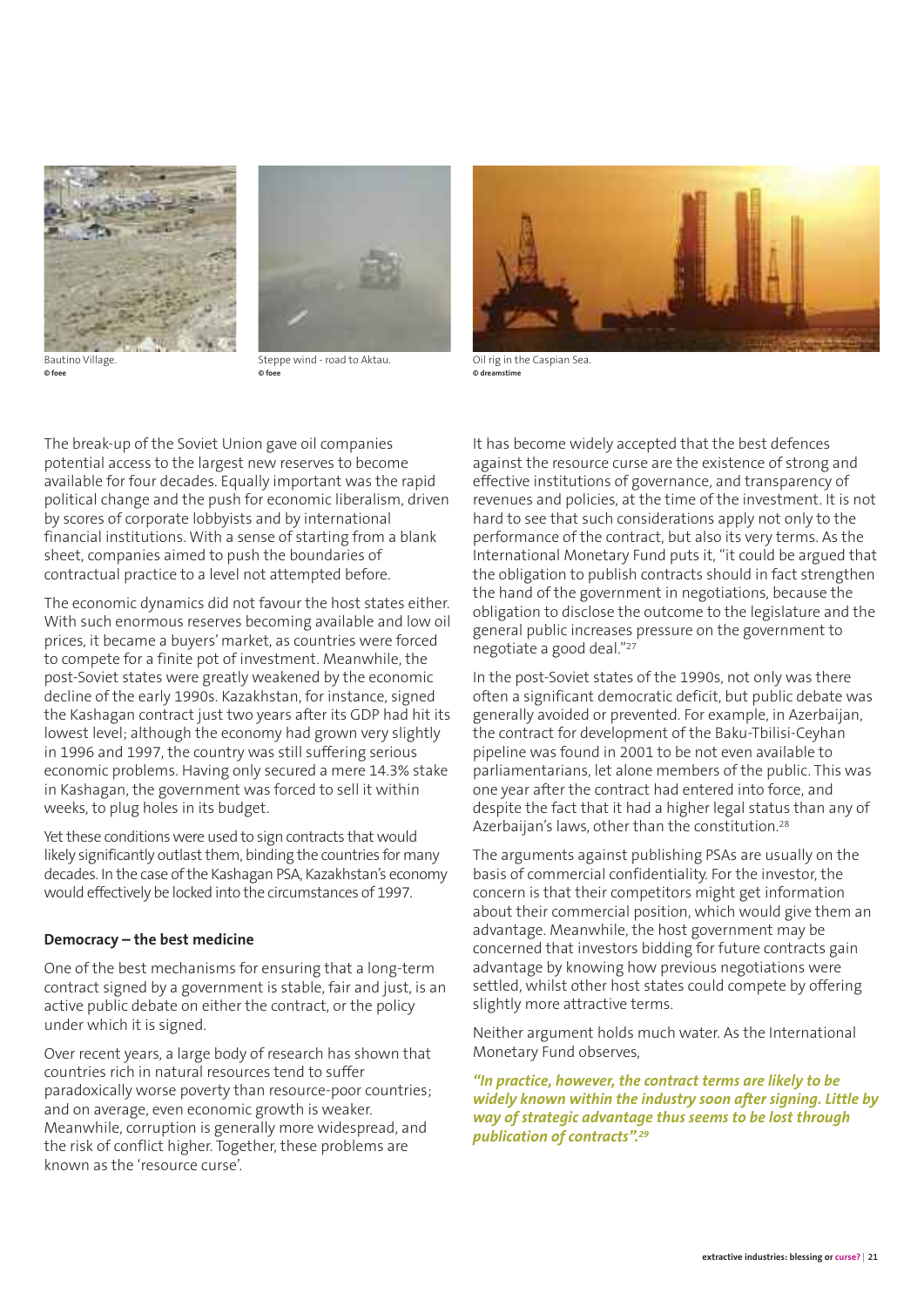

# **EXECUTE CONDINIES**<br> **EXECUTE CONDINIES**<br> **EXECUTE CONDINIES**<br> **EXECUTE CONDINIES**

**ECONOMICS**

#### **INVESTMENT**

Indeed, contracts are available in any case to oil companies, governments, and in fact anyone who can afford it. The Kashagan PSA is included in 'Basic Laws and Concession Contracts', a directory that is held in the legal libraries of all oil companies. The Commonwealth of Independent States volume of the directory can be purchased for \$7,200 from Barrows, a company which specialises in providing legal and contract information to the oil industry.

Perhaps in recognition of the weakness of the arguments for commercial confidentiality, or more likely due to pressure from civil society, the emerging best practice in the oil industry is indeed to publish PSAs and other contracts. For example, they are now published in Azerbaijan and Timor Leste; developing oil legislation in Iraq also requires publication. The US Treasury Department calls for "ex ante presumption of disclosure of such documents as Host Government Agreements, Concession Agreements, and bidding documents". 30

In the Kashagan PSA, publication of the terms is specifically precluded in the contract itself<sup>31</sup>, without the approval of the management committee (which comprises representatives of the Kazkahstan government and of the foreign companies). It is difficult to see a good argument for the management committee not to give this approval.

#### **External pressure**

The question of how profits and power are shared between oil investors and host governments has been a central thread running through the history of the oil industry. Often, it is the excesses of one era that lead to problems in the next.

To see this, one only has to look at the Middle East, where grossly unbalanced oil production contracts during the first half of the Twentieth Century<sup>t</sup> led to growing resentment and frustration among the people, and ultimately to political instability, repressive regimes and conflict.

The wise course of action would be to recognise that contracts such as the Kashagan PSA are a product of their time, and not appropriate for their decades-long duration; thus a renegotiation would be sensible.

However, the home governments of the Kashagan consortium members are standing up for the interests of the oil companies. Italian Premier Romano Prodi travelled to Kazakhstan in October, to persuade President Nursultan Nazarbayev to announce that he would not change the terms of the contract. The European Energy Commissioner Andris Piebalgs has stated that "The Commission has always supported Eni and is following the matter with a lot of attention", and warned Kazakhstan that "the Commission will take adequate measures if the legal rights of European companies were put at risk".

Again, the investors are not shouldering their risks themselves, as would be expected of members of the private sector, but recruiting powerful governments to bat on their behalf.

**t** Contracts signed in Persia (Iran), Iraq, Saudi Arabia, Kuwait, Qatar and Abu Dhabi were all for either 60 or 75 years; they covered vast areas, often the whole country; and they gave the vast majority of profits to the foreign oil companies, and almost nothing to the host states.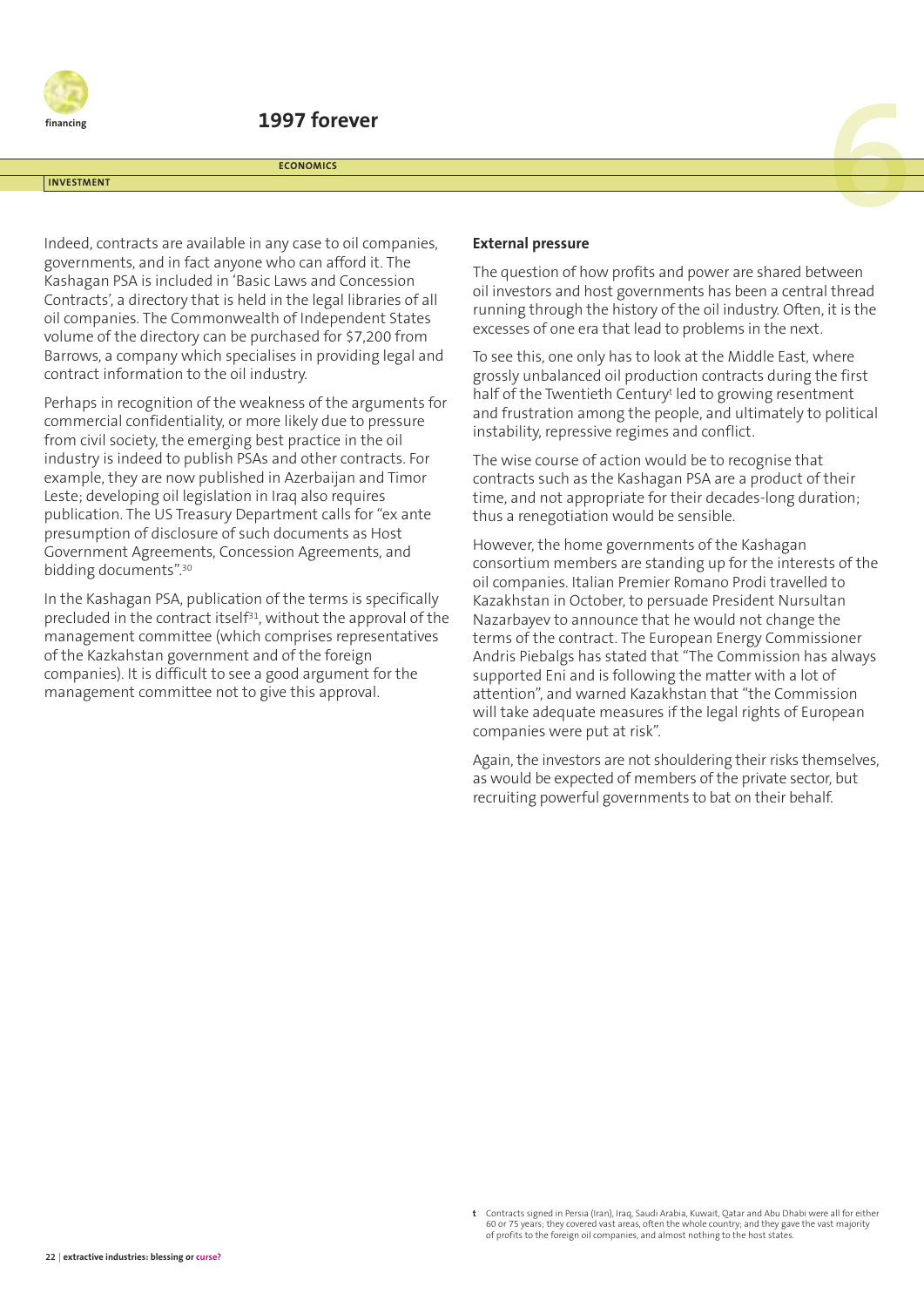

**SOCIAL ISSUES BIODIVERSITY OIL/GAS HEALTH SEVERE ENVIRONMENTAL IMPACTS**

**7**

## **Recommendations**



Caspian Gull. **© dreamstime**

#### **Recommendations on transparency**

- The Kashagan PSA should be published, in line with best practice in the international oil industry, and as recommended by the World Bank and others.
- Key economic data on the project should also be made publicly available, including elements of the development plan, to enable the project's economics to be assessed.
- A full public debate should be carried out with civil society groups and with oil experts on whether the terms of the PSA provide for the interests of the people of Kazakhstan.

#### **Recommendations on amending the legal terms of the PSA**

- A clause should be inserted into the PSA, providing a specific right of renegotiation for both sides, either on a periodic basis (perhaps every five years), or in the event that economic circumstances significantly change.
- The "stabilisation clauses"(Articles 29.1 and 40.2) should be rewritten. Specifically, they should affirm the government of Kazakhstan's sovereign right to pass legislation and to regulate its industries, and its duties to protect the interests of its citizens and to comply with international human rights instruments; the limit to these rights and duties should be an obligation on the government to act in good faith, and not to use its sovereign powers simply to seek ever greater revenues.

#### **Recommendations on amending the economic terms of the PSA**

- The economic terms should be amended so as to allocate more of the project risk to the investor, rather than to the state of Kazakhstan. Possible mechanisms to achieve this would include:
	- applying a significant royalty (of 15 to 30%);
	- applying a cost oil limit (of perhaps 50%), combined with reducing the maximum company profit oil share on the sliding scale, from the current 90% to not more than 40%."
- Any new terms should be analysed such that the foreign companies'return is estimated to be less than 12% - as there is no justification for major profits, given the changes of economic circumstances and Eni's management failures.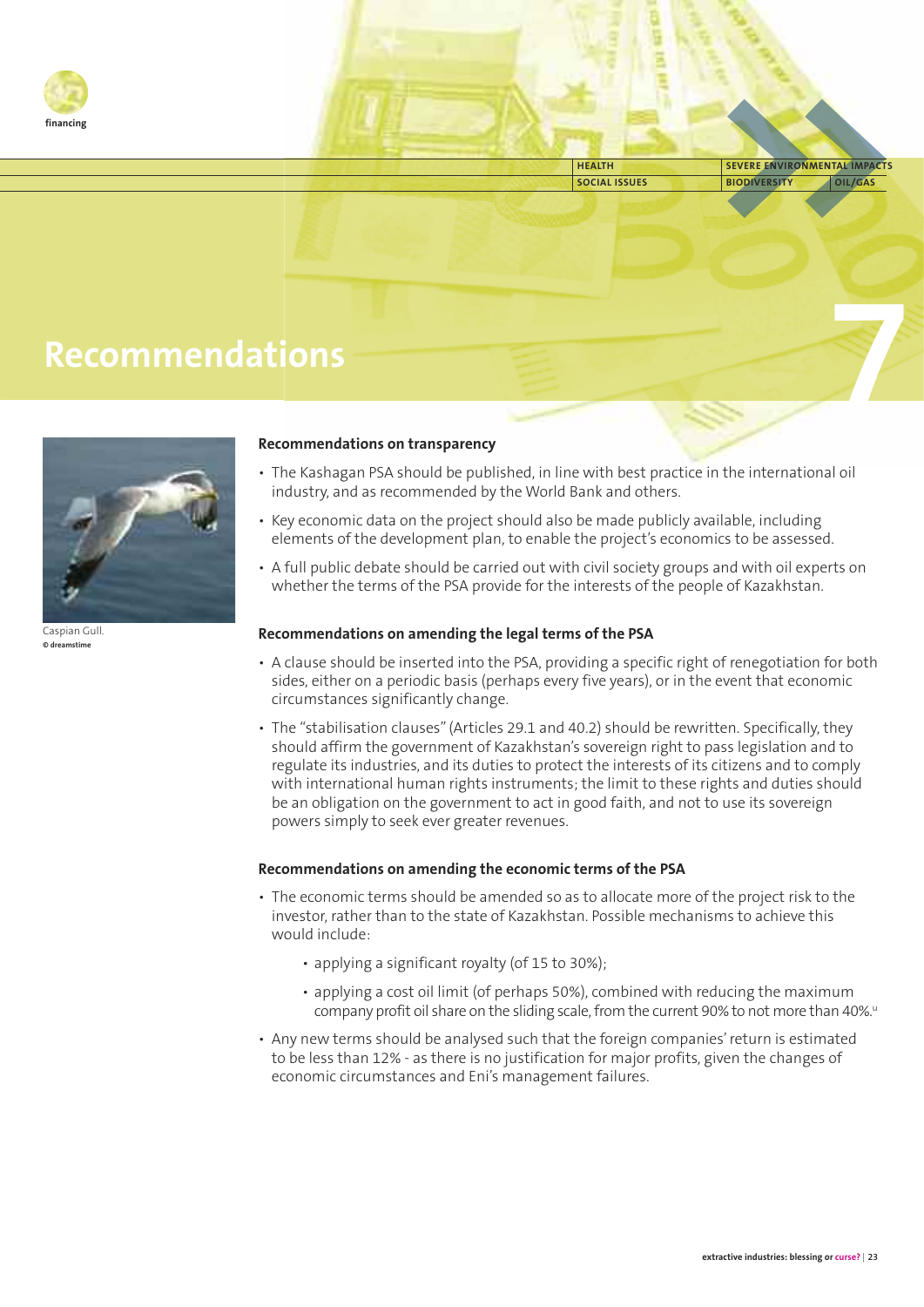

# **Recommendations**<br>ECONOMICS<br>And the community of the community of the community of the community of the community of the community of the community of the community of the community of the community of the community of the

**ECONOMICS**

#### **INVESTMENT**

#### **Recommendations to home governments ofthe oil companies**

- Rather than uncritically defending the interests of powerful corporations, the European Commission, government of Italy and others should respect the right of the Kazakhstan government to renegotiate a contract that does not reflect the interests of its people.
- The Commission and home governments should encourage the European companies involved to publish the PSA contract and key economic data, to allow a proper public debate in Kazakhstan.
- Foreign energy policies should incorporate respect for the principles of democracy, human rights, poverty reduction and the prevention of conflict at their heart; and in no circumstances should "energy security" considerations take priority over these principles. Furthermore, foreign (as well as domestic) energy policy should work to facilitate a transition to sustainable energy, in order to prevent dangerous climate change.

#### **General recommendations on contract practice**

- Long-term production contracts should be considered legitimate only to the extent that at the time of signing, the host government was in a bargaining position sufficient to represent the interests of its citizens, and that those citizens had a full and meaningful opportunity to scrutinise and debate policy.
- Contracts should contain a periodic right of renegotiation for both sides - *especially* where the conditions above are not met.
- The Energy Charter Treaty and bilateral investment treaties should be amended to embrace these principles. The Treaty should also explicitly recognise the sovereign rights of governments to pass legislation and to regulate their industries, and their duties to protect the interests of their citizens and to comply with international human rights instruments.
- Stabilisation clauses should not be framed in ways that curtail states' duties to protect and promote human rights, or to protect the environment and the health and safety of citizens.



A yurta on the Assy plateau, Tien Shan, Kazakhstan.

**u** These limits would ensure that in any year, the state of Kazakhstan would receive a minimum of **b** are that in any year, the state of Kazakhstan would receive a minimum of **b** dreamstime 30% of revenues (60% of 50%).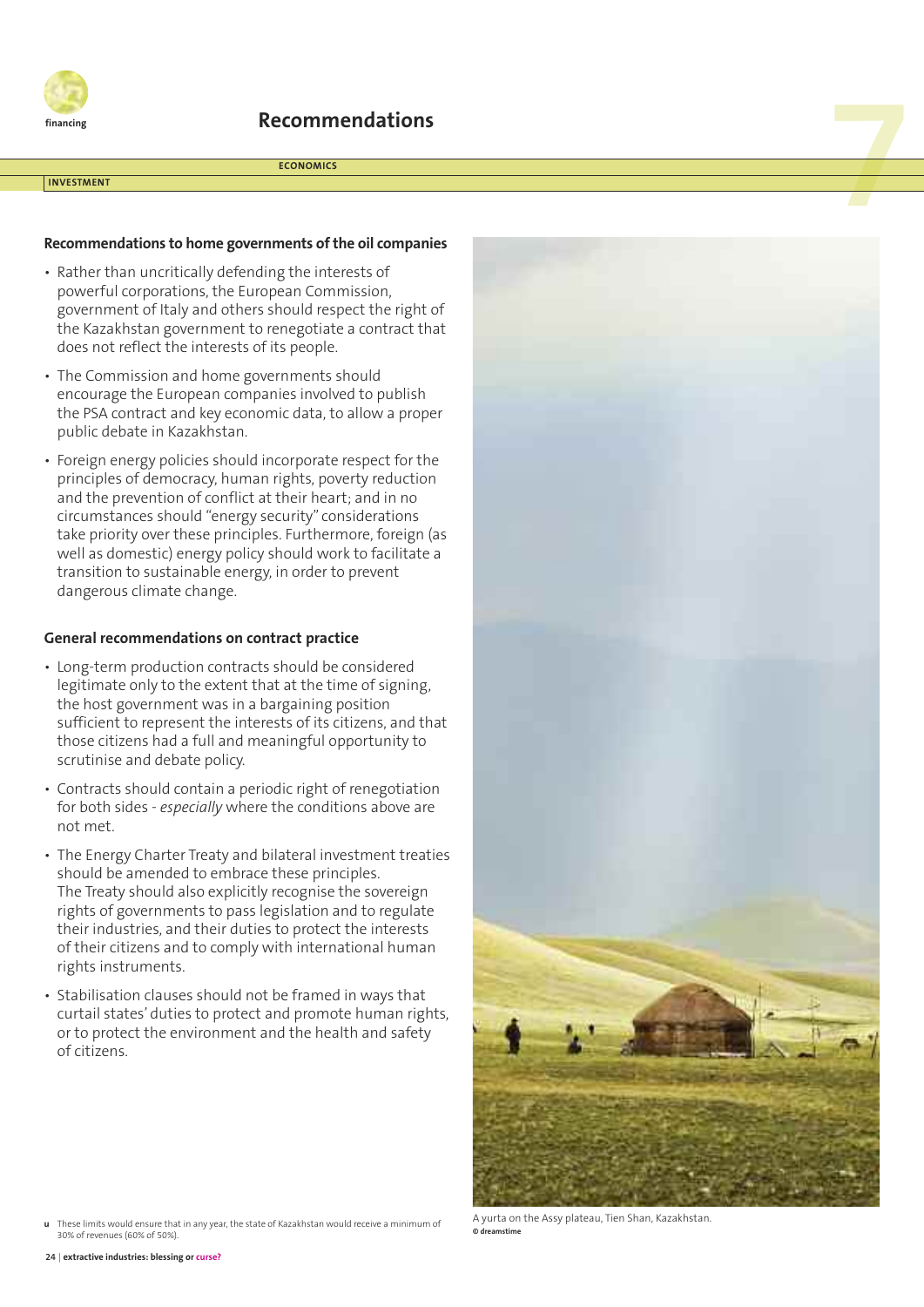

**SOCIAL ISSUES BIODIVERSITY OIL/GAS HEALTH SEVERE ENVIRONMENTAL IMPACTS**

# **Appendix**

#### **Appendix 1. Methodology and data**

Our analysis is based on a discounted cashflow model. We use a discount rate of 8%.

Figures are all in real terms (2007 prices).

We consider only the Kashagan field (not the other four discoveries in the contract area), and only oil (not associated gas).

**Oil price** In our base case, we use the 2007 oil price projections (reference scenario) of the Energy Information Administration, an agency of the US government Department of Energy. 32 The EIA projections run to 2030; we have extrapolated the trend for the final ten years of the project. This price projection is shown in the graph below. Also shown are two alternative scenarios examined in Appendix 3: constant \$40/bbl (this is the price at which oil companies are likely to test their model), and EIA's high price scenario.

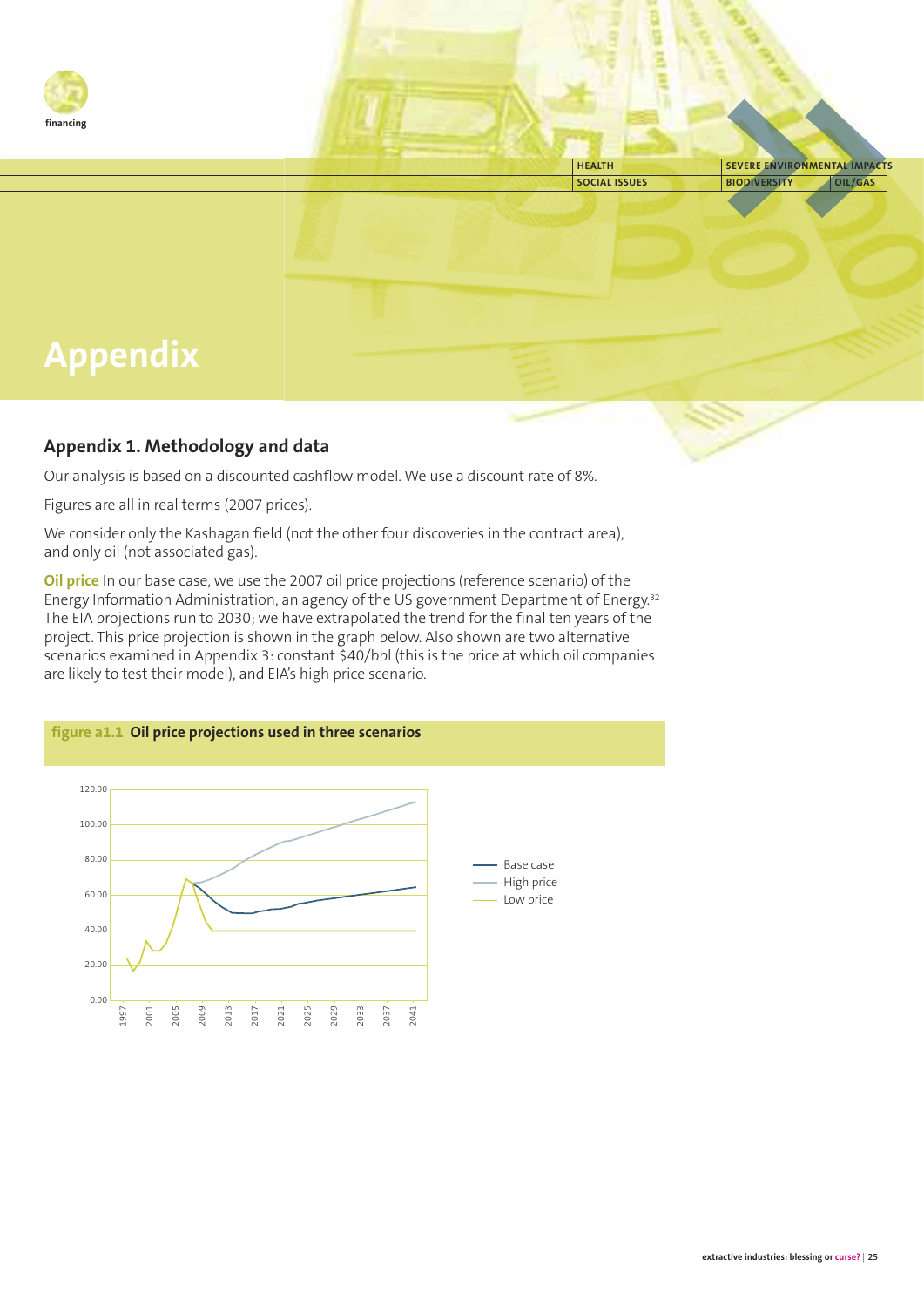

**Appendix**

**ECONOMICS**

**INVESTMENT**

**Production profile** The production profile used in our model is as shown in the graph below. 33



The production profile for the pre-2007 scenario we considered (based on the 2004 development plan) is shown below. 34

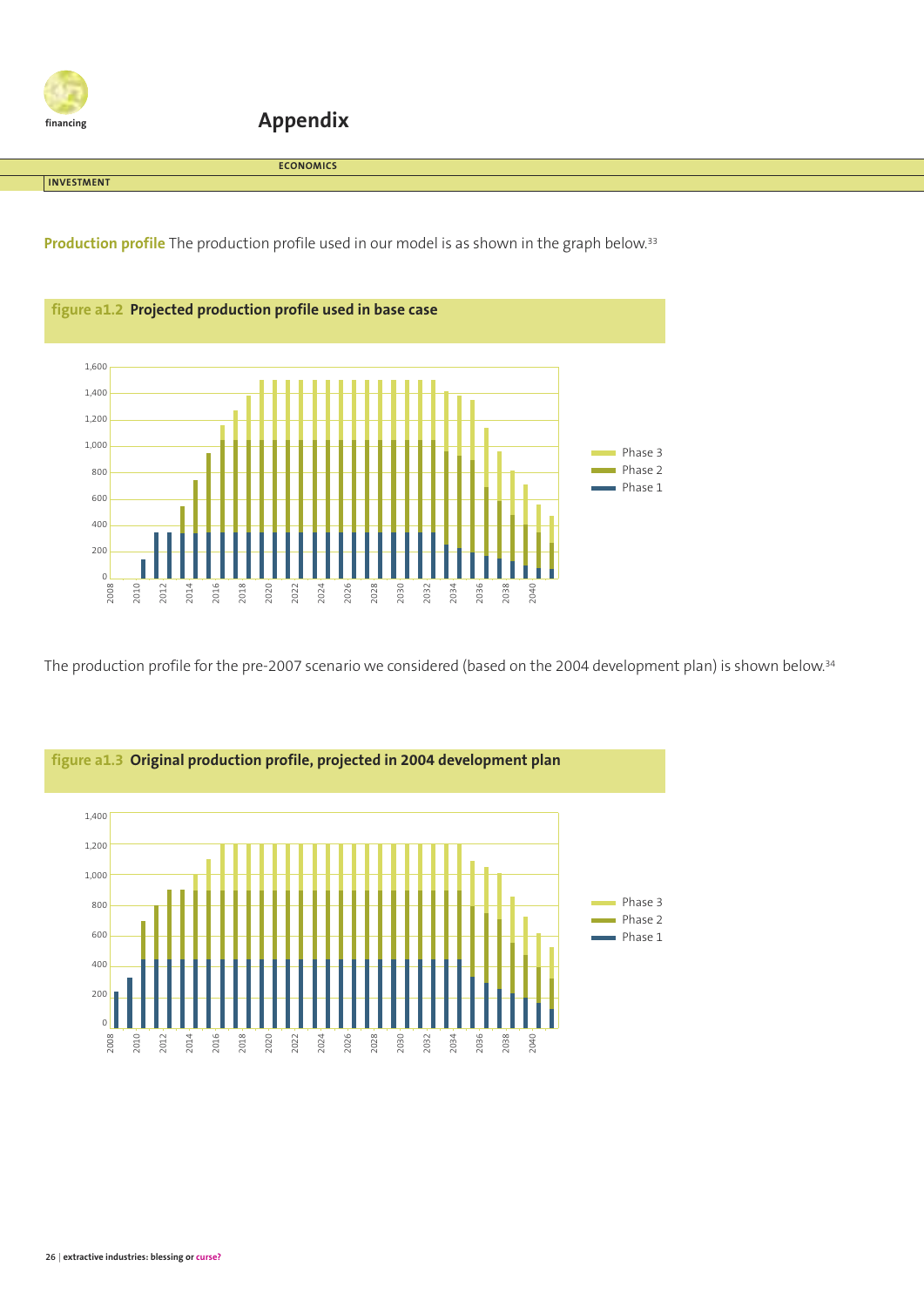

**Capital expenditure** Capital expenditure, in each of three scenarios we consider is as shown in the graph below. 35



**Operating expenditure** We take variable operating costs of \$4 per barrel,<sup>36</sup> and fixed operating costs equal to 5% of development costs.

**Transport costs** Whereas some models of the project count pipeline construction in the capital costs, we instead consider per barrel tariffs, as the project may use existing pipelines, such as BTC. Following Deutsche Bank<sup>37</sup> and Wood Mackenzie, we assume transport costs to be \$6.50 per barrel. Possible transport routes are shown below. Of these, the Baku-Tbilisi-Ceyhan pipeline seems the most likely for the largest share, although smaller amounts may be sent by each of the other three routes.

| table a1.1 Per-barrel costs/tariffs of various export routes |                    |                                                                    |  |  |  |
|--------------------------------------------------------------|--------------------|--------------------------------------------------------------------|--|--|--|
| Route                                                        | Cost <sup>38</sup> | <b>Notes</b>                                                       |  |  |  |
| <b>NOVOROSSIYSK (Russia / Black Sea):</b>                    |                    |                                                                    |  |  |  |
| CPC <sup>39</sup>                                            | \$5.21             | Very limited capacity.                                             |  |  |  |
| CPC II                                                       | $$4-6$             | Building 2nd pipeline alongside CPC.                               |  |  |  |
| Barge across Black Sea                                       | 51                 |                                                                    |  |  |  |
| Bosphorus bypass                                             | \$2.50             | Bosph. tanker traffic already at max capacity.                     |  |  |  |
| <b>TOTAL</b>                                                 | \$7.50-9.50        | With bypass                                                        |  |  |  |
| China:                                                       |                    |                                                                    |  |  |  |
| Pipeline to China                                            | \$5                |                                                                    |  |  |  |
| Trans-China pipe to east coast                               | \$4                |                                                                    |  |  |  |
| <b>TOTAL</b>                                                 | \$9                |                                                                    |  |  |  |
| <b>Ceyhan (Turkey):</b>                                      |                    |                                                                    |  |  |  |
| Pipeline across Caspian Sea                                  | \$2.00             |                                                                    |  |  |  |
| BTC pipeline to Ceyhan                                       | \$4.00             |                                                                    |  |  |  |
| <b>TOTAL</b>                                                 | \$6.00             |                                                                    |  |  |  |
| Iran:                                                        |                    |                                                                    |  |  |  |
| Pipeline to Iran                                             | \$2.00             | Politically problematic - unlikely to be possible for US companies |  |  |  |
| Iran oil swap                                                | \$3.00             |                                                                    |  |  |  |
| <b>TOTAL</b>                                                 | \$5.00             |                                                                    |  |  |  |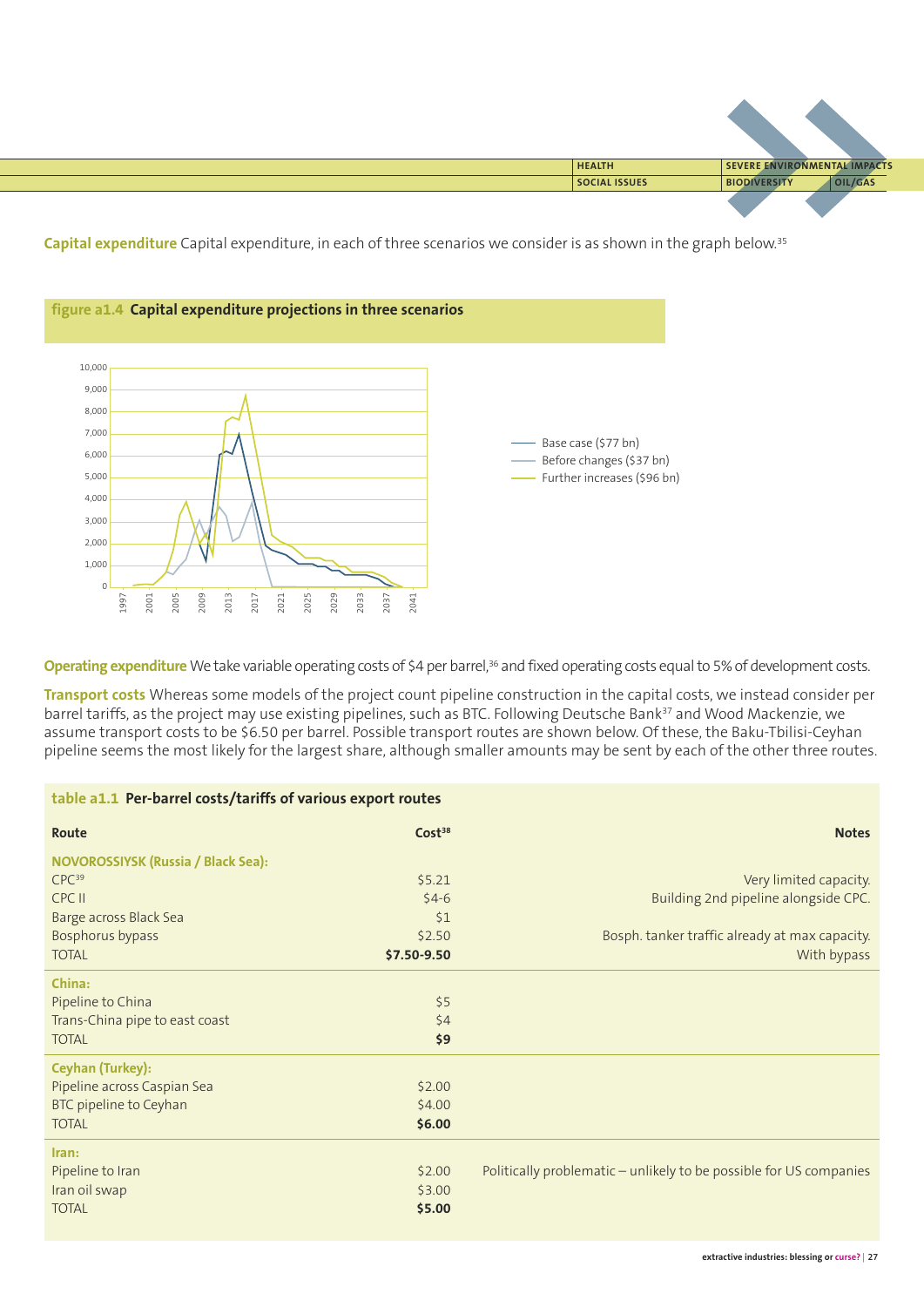

**Appendix**

**ECONOMICS**

#### **INVESTMENT**

#### **Appendix 2. The Kashagan PSA contractual terms**

The most important economic terms of the contract are summarised as follows.

**Cost oil limit40** Prior to "payback", cost oil limit of 80%. After payback, limit of 50%. Payback is defined as the point at which cumulative consortium receipts equal cumulative expenditure (ie 'R'-factor equals 1).

**Profit oil sharing41** According to a complex formula, the consortium's share of profit oil will vary from 90% to 10%, equalling the lowest of the IRR percentage, the 'R'-Factor percentage and the volume percentage.

**(i)** IRR percentage is equal to:

- 90% if the consortium's IRR is less than 17%,
- (90% [26.67 x (IRR -17%)] if IRR is between 17% and 20%<sup>,</sup> or
- 10% if IRR is greater than 20%.

**(ii)** 'R'-factor percentage is equal to:

- 90% if the R-factor is less than 1.4,
- (90%  $[66.67\% \times (RF .4)]$ ) if the R-factor is between 1.4 and 2.6<sup>w</sup>, or
- 10% if the R-factor is greater than 2.6;

where R-factor is defined as cumulative consortium receipts (net of tax) divided by cumulative consortium expenditures (including bonuses.

**(iii)** Volume percentage is equal to:

- 90% if the volume extracted is less than 3 bn barrels,
- (90% [32% x (volume extracted <in billion barrels> 3)]) $x$
- 10% if the volume extracted is greater than 5.5 billion barrels;

except that the volume percentage may not fall below the 'volume floor', which equals:

- 60% if the IRR is less than 12.5%,
- 35% if the IRR is between 12.5% and 15%,
- 20% if the IRR is between 15% and 17.5%, or
- 10% if the IRR is greater than 17.5%.

**Bonuses42** The consortium must pay the following bonuses to the state:

- \$175m signature bonus, on signing the contract (1997),
- \$50m, on declaration of a commercial discovery (2002),
- \$150m, for first delay in production (2004) (not specified in contract; negotiated subsequently), and
- \$250m, on first production (2010).

The consortium must also contribute to social and infrastructure projects, by the lower of \$5m or one hundredth of the capital expenditure in each year. 43

**Tax44** A profits tax is payable on net consortium income, at a rate varying from 30% to 60%, depending on IRR:

- 30% for IRR up to 20%
- 34% for IRR between 20% and 22%
- 38% for IRR between 22% and 24%
- 42% for IRR between 24% and 26%
- 48% for IRR between 26% and 28%
- 54% for IRR between 28% and 30%
- 60% for IRR over 30%.
- **w** That is, the percentage gradually slides from 90% to 10%, proportional to the amount by which R-factor exceeds 1.4
- **x** That is, the percentage slides from 90% to 10%, proportional to the amount by which volume exceeds 3 bn barrels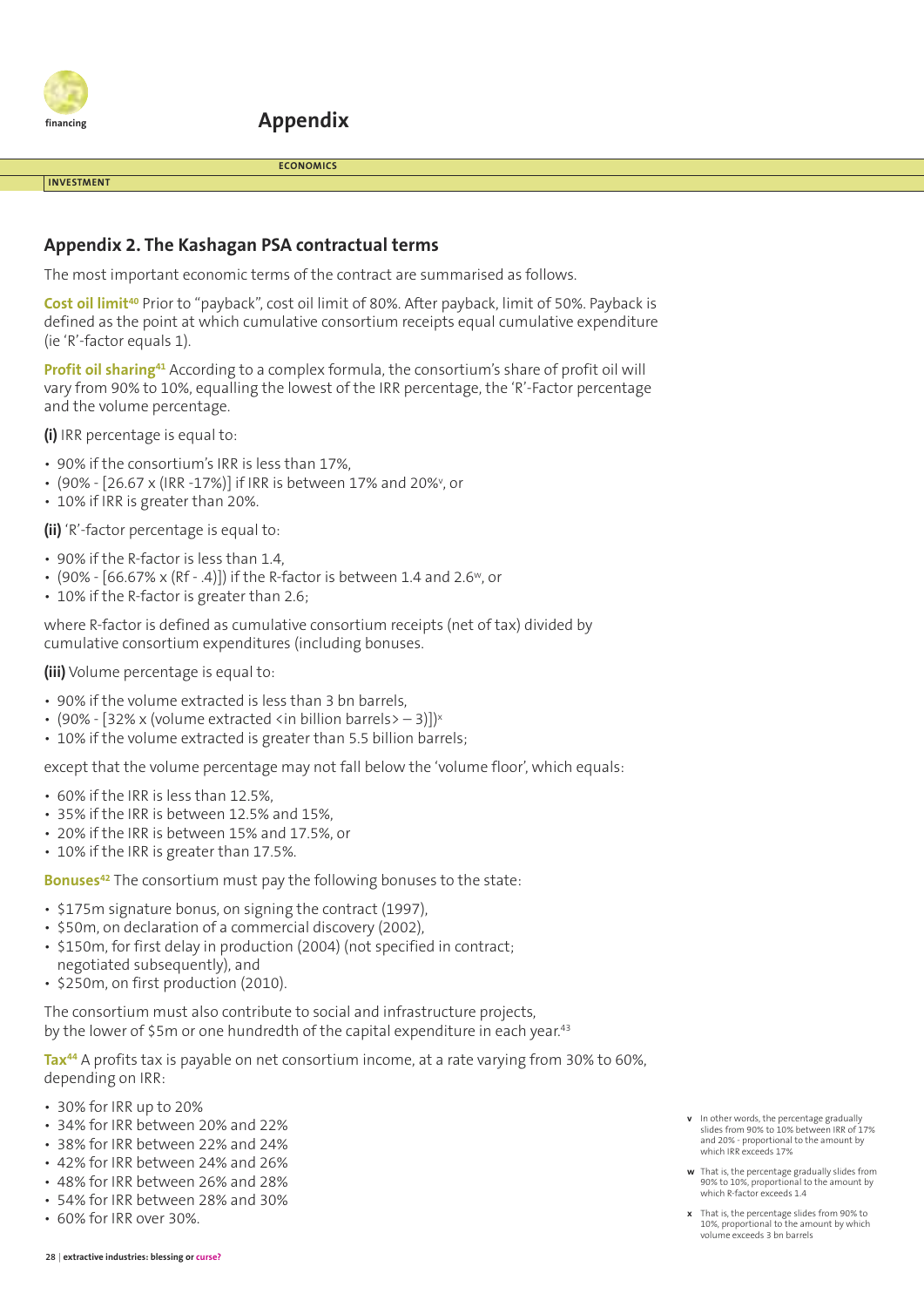

Capital costs are amortized at the following per annum rates:

- Buildings & structures: 7%
- Rail, maritime and river transport: 8%
- Bonuses: 10%
- Vehicles: 15%
- License acquisition cost: 25%
- Exploration & appraisal: 25%
- Other intangible assets: 25%
- Machinery & equipment: 25%.

#### **Appendix 3. Full results of the economic analysis**

#### **Sensitivity to price**

#### **table a3.1 Economic results in three oil price scenarios**

|                                        | <b>Base case</b>   | Constant \$40       | <b>High price</b> |
|----------------------------------------|--------------------|---------------------|-------------------|
| <b>IOCIRR</b>                          | 14.5%              | 11.5%               | 19.0%             |
| <b>IOC NPV</b>                         | $$30.5 \text{ bn}$ | $$15.7$ bn          | $$48.2$ bn        |
| IOC take (undiscounted)                | 30.1%              | 40.5%               | 15.9%             |
| <b>State NPV</b>                       | \$75.0 bn          | $$38.0 \text{ bn}$  | $$185.0 b$ n      |
| State revenues pre-2017 (undiscounted) | $$8.4$ bn          | \$2.0 <sub>bn</sub> | $$32.1$ bn        |

Unsurprisingly, we see the importance of oil price in determining project economics. However, even at a \$40 oil price, the project is comfortably profitable for the investors. Although a little below the target of 12%, the return of 11.5% is well above the cost of capital (estimated 7.5-8%).

We can also see the sensitivity of IOC and state NPV to price in the graph below (taking constant-price scenarios).



**figure a3.1 Change in company and state NPV in different constant-price scenarios**

We see from the graph that the upward price-sensitivity of the PSA is slightly progressive, state capture of economic rents curving gently upwards (and investors'NPV curving downwards) as price goes higher. The flipside ofthis is that the state also carries more ofthe downside price risk (there are possible fiscal structures which would give the state the upside but less ofthe downside). At very low prices, however, it starts to turn, becoming more onerous for the investors – to the extent that at a \$30 oil price, the project would (under current capital expenditure plans) become unprofitable. This latter effect is largely because at IRR below 12.5%, it becomes irrelevant to either sharing of profit oil or tax – instead, the volume and 'R'-factor take over as key determinants. However, it should be noted that this effect is occurring in particularly stressed conditions: low oil price and high capital expenditure. We conclude that in such circumstances, the project as a whole becomes unpromising.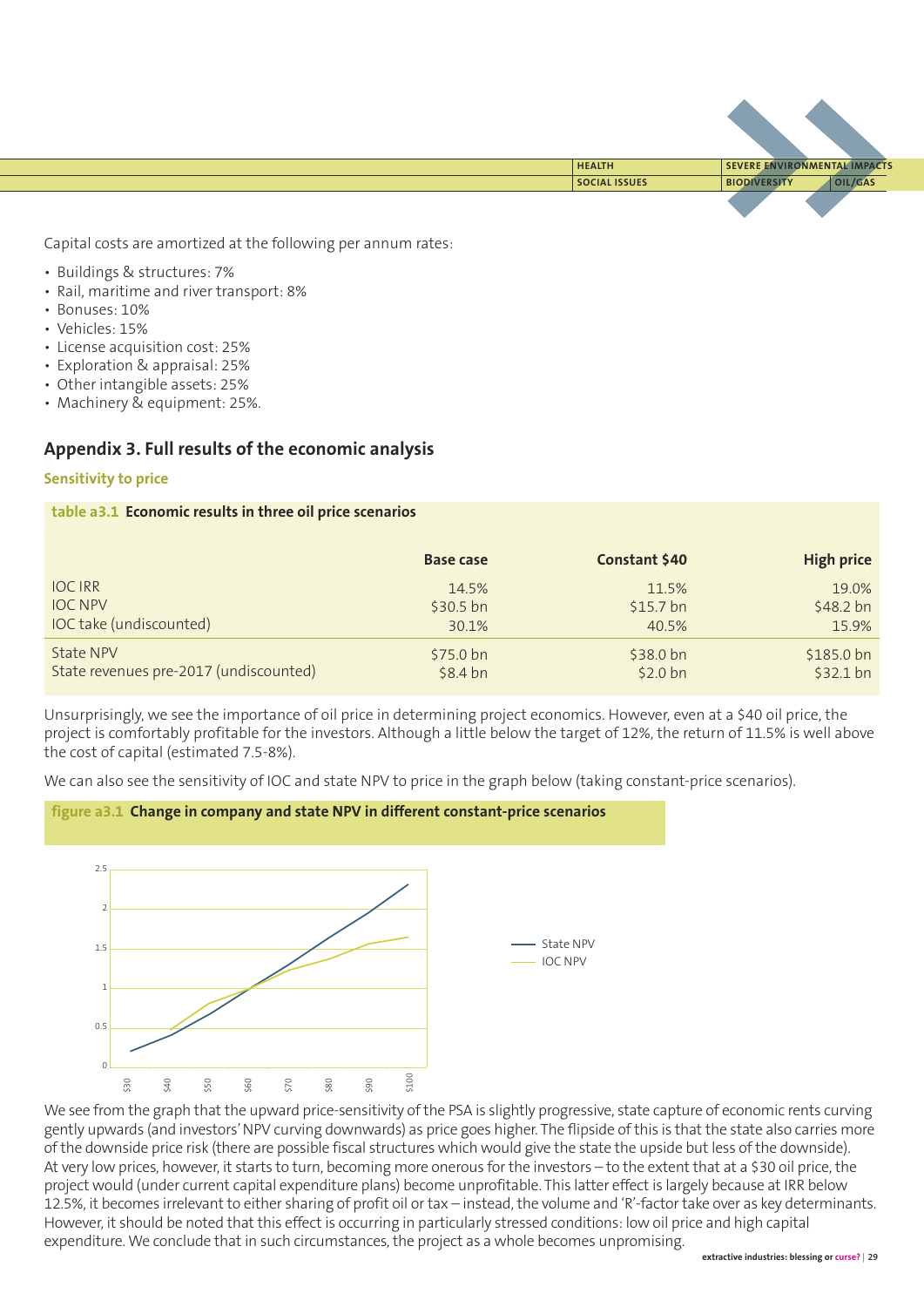

#### **Appendix**

**INVESTMENT**

**ECONOMICS**

#### **Sensitivity to development cost**

| table a3.2 Economic results in three development plan scenarios |                    |                       |                          |  |  |  |
|-----------------------------------------------------------------|--------------------|-----------------------|--------------------------|--|--|--|
|                                                                 | <b>Base case</b>   | <b>Before changes</b> | <b>Further increases</b> |  |  |  |
| Capex                                                           | \$77 bh            | $$37$ bn              | $$96 b$ n                |  |  |  |
| <b>IOC IRR</b>                                                  | 14.5%              | 20.6%                 | 13.9%                    |  |  |  |
| <b>IOC NPV</b>                                                  | $$30.5 \text{ bn}$ | $$29.6 \text{ bn}$    | \$28.3 bh                |  |  |  |
| IOC take (undiscounted)                                         | 30.1%              | 16.6%                 | 31.1%                    |  |  |  |
| State NPV                                                       | $$75.0 b$ n        | \$95.4 bn             | \$69.6 bn                |  |  |  |
| State revenues pre-2017 (undiscounted)                          | $$8.4$ bn          | $$28.1$ bn            | $$5.8$ bn                |  |  |  |

#### **figure a3.2 Change in company and state NPV in different development plan scenarios**



We see from the graph that the state is clearly taking risk for the cost over-runs, and would continue to do so if the costs rose further.

#### **Effect of compensation or contract changes**

| table a3.3 Effect of various compensation measures |                  |                      |                       |                     |                         |                      |                |                       |  |  |  |
|----------------------------------------------------|------------------|----------------------|-----------------------|---------------------|-------------------------|----------------------|----------------|-----------------------|--|--|--|
|                                                    | <b>Base case</b> | S7 bn<br>bonus       | \$7 bn fine 16.7% KMG | share               | <b>50% KMG</b><br>share | 15%<br>royalty       | 40%<br>royalty | 60% profit<br>oil cap |  |  |  |
| <b>IOC IRR</b>                                     | 14.5%            | 13.7%                | 13.5%                 | 14.5%               | 14.5%                   | 13.1%                | 9.5%           | 13.8%                 |  |  |  |
| <b>IOC NPV</b>                                     | $$30.5$ bn       | \$29.6 <sub>bn</sub> | \$28.0 <sub>bn</sub>  | $$27.7$ bn          | $$16.6$ bn              | $$24.1$ bn           | $$6.5$ bn      | $$28.1$ bn            |  |  |  |
| <b>IOC</b> take                                    | 30.1%            | 32.0%                | 30.7%                 | 27.4%               | 16.4%                   | 28.1%                | 19.8%          | 30.2%                 |  |  |  |
| <b>State NPV</b>                                   | \$75.0 bn        | \$75.9 bn            | \$77.5 bn             | \$77.8 bn           | \$88.9 bn               | \$81.3 <sub>bn</sub> | \$98.9 bn      | $$77.4$ bn            |  |  |  |
| State revenues pre-2017                            | $$8.4$ bn        | \$13.3 <sub>bn</sub> | \$14.8 <sub>bn</sub>  | \$9.3 <sub>bn</sub> | $$12.7$ bn              | \$16.0 <sub>bn</sub> | \$33.2 bn      | \$11.8 <sub>bn</sub>  |  |  |  |

Note in particular the significant difference between applying the \$7 billion compensation payment as a fine or as a bonus, and also between the 16.7% and 50% KMG shares.

We also see that a 40% royalty is by far the most favourable adjustment for the state – although unlikely. Second choice would be a 50% KMG share, if KMG could find a way to finance its share of the capital costs.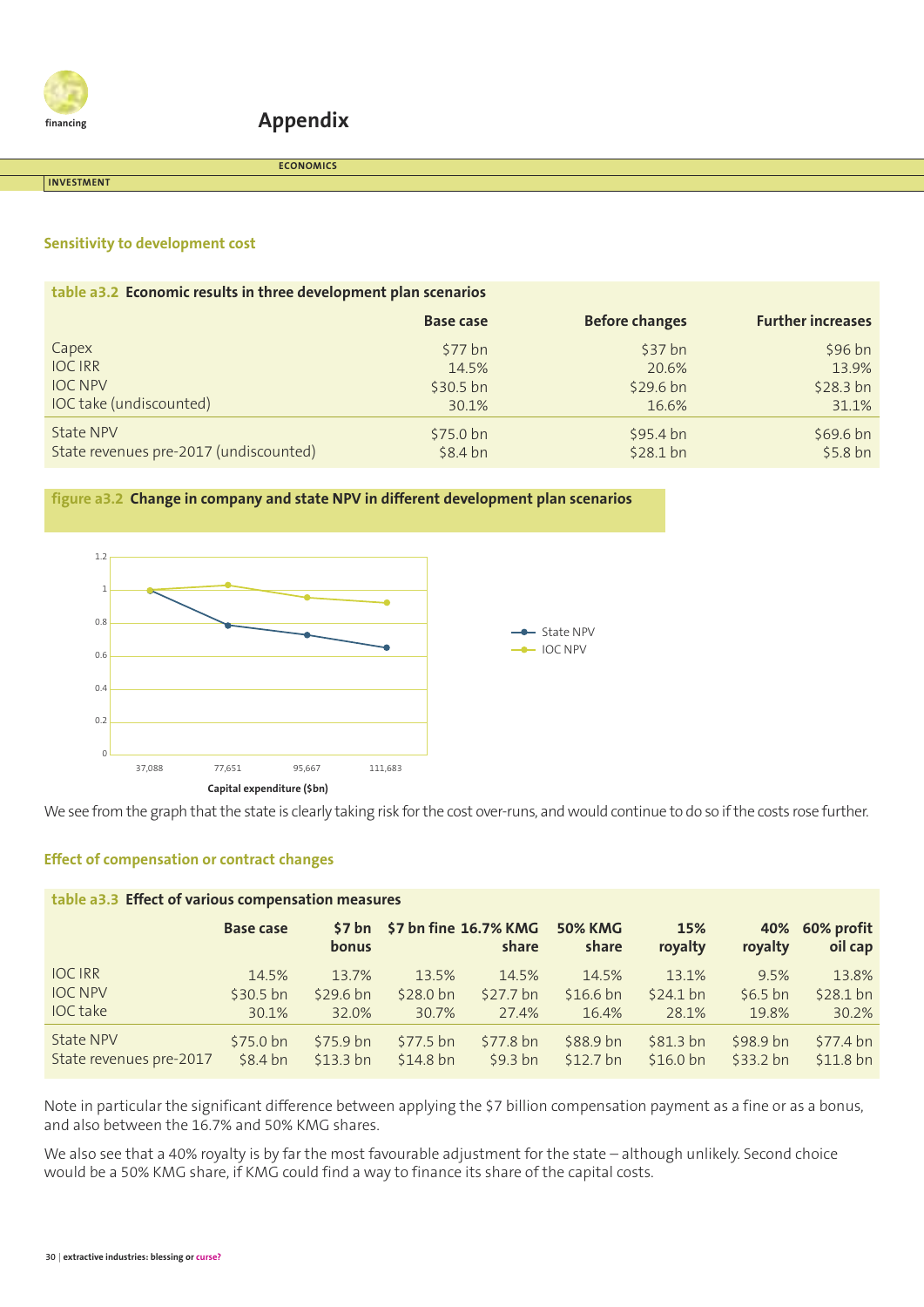

**SOCIAL ISSUES BIODIVERSITY OIL/GAS HEALTH SEVERE ENVIRONMENTAL IMPACTS**

#### **References**

- **1** *New Europe,* 'Don't Mess with Texas: Exxon's tough play in Kashagan', 8 December 2007, http://www.neurope.eu/print.php?id=80633
- **2** Darek Urbaniak, Elena Gerebizza, Gwenael Wasse and Manana Kochladze, *Kashagan Oil Field Development,* Friends of the Earth Europe, CEE Bankwatch Network, Center Globus, Amis de la Terre and Campagna per la Riforma della Banca Mondiale, December 2007. http://www.foeeurope.org/publications/2007/KashaganReport.pdf
- **3** Raushan Nurshayeva, 'Kazakhstan demands action; Slow work on Kashagan oilfield may scuttle deal', *Calgary Herald* / Reuters, 31 July 2007
- **4** Stefano Cao (Chief Operating Officer, Eni), Q3 2007 Eni S.p.A. Earnings Conference Call Final, Voxant FD (fair disclosure) Wire, 31 October 2007
- **5** Sandra L Boente, ENI *Good Growth at a Good Price,* Santander Global Banking & Markets, 23 October 2007
- **6** Barry McCarthy and David Cline, *Eni – Counting the Costs,* ABN Amro, 17 October 2007
- **7** *Petroleum Economist* 'Call the lawyers' 1 September 2004
- **8** Credit Suisse, *Eni – Kashagan Risk,* 8 August 2007
- 9 Ian Rutledge, *The Sakhalin II PSA A Production 'Non-Sharing' Agreement,* CEE Bankwatch Network,<br>PLATFORM, Friends of the Earth (EWNI), Sakhalin Environment Watch, Pacific Environment and WWF (UK), November 2004, http://www.carbonweb.org/documents/SakhalinPSA.pdf
- **10** Russian Federation, Agreement with Sakhalin Energy Investment Company on the Development of<br>the Piltun–Astokhskoe and Lunskoe Oil and Gas Fields on the Basis of Production Sharing, 1994, *Article 14;* Ian Rutledge op cit, pp.17–18
- **11** Leonardo Bellodi (Head of Public Affairs, Eni), speaking at public debate on 'Environmental and social impacts of the extractive industry in the Caspian area', European Parliament, Brussels, 5 December 2007
- **12** Republic of Kazakhstan, *Agip/BP/et al. Production Sharing Agreement dated 18 November 1997 in respect of the North Caspian Sea (Kashagan),* Clause 14.5d
- **13** *ibid,* clause 40.2
- **14** *ibid,* clause 29.1
- **15** *ibid,* clause 23.1
- **16** Nino Chkhobadze (Environment Minister, Georgia) Letter to John Browne (Chief Executive Officer, BP plc), 26 November 2002, http://bankwatch.org/documents/letter\_georgianminister\_11\_02.doc
- 17 David Woodward (BP Azerbaijan) and Natiq Aliyev (State Oil Company of the Azerbaijan Republic),<br>letter to Eduard Shevardnadze (President of Georgia), 7 November 2002,<br>http://www.foe.org/camps/intl/Appendices/Nov7Letter. minister under pressure to back pipeline impact report', 25 November 2002, 1700 GMT, in Georgian, translated by BBC Monitoring; Agence France Presse, 'Georgia approves \$2.9bn oil pipeline', 2 December 2002
- **18** Susan Leubuscher, 'The privatisation of law: International investment agreements as acts of pretended legislation', *Transnational Dispute Management,* 3: 2, 2006, pp.15–16
- **19** Republic of Kazakhstan, *op cit (Kashagan PSA),* clause 29.1d, 38.2a
- **20** *ibid,* clause 29.1d
- **21** Bede Nwete, 'To What Extent can Stabilisation Clauses Mitigate the Investor's Risks in a Production Sharing Contract?', *OGEL – Oil, Gas & Energy Law Intelligence,* 3: 1, March 2005
- **22** *The Energy Charter Treaty,* 1994, http://www.encharter.org/index.php?id=28, article 10(1) (last sentence)
- **23** *ibid,* article 26(3-8)
- **24** *Interfax Petroleum Report,* 'Kharyaga hearing set for July 2005', 21 April 2004
- **25** For example, Dow Jones ('Eni Kashagan Talks Key To Complex Projs Growth Role', by Liam Moloney, 5 September 2007) quotes Eni Chief Operating Officer Stefano Cao as saying "We are confident all matters will be addressed in accordance with existing PSA terms", whereas Platts ('Kazakhstan launches new threat to Eni-led Kashagan', Nadia Rodova, 22 August 2007, Volume 85, Issue 165) reports Eni CEO Paolo Scaroni saying that he was prepared to renegotiate the terms of the contract, because it was signed when global oil prices were much lower.
- **26** Stefan Kröll, 'The Renegotiation and Adaptation of Investment Contracts', *OGEL – Oil, Gas & Energy Law Intelligence,* 2: 1, 2004, p.36; Klaus Berger, 'Renegotiation and Adaptation of International Investment Contracts – The Role of Contract Drafters and Arbitrators', *OGEL – Oil, Gas & Energy Law Intelligence,* 2: 4, 2004
- **27** IMF, *Guide to Resource Revenue Transparency,* 2007, http://www.imf.org/external/pubs/ft/grrt/eng/060705.htm, p.14
- **28** Nicholas Hildyard and Greg Muttitt, 'Turbo-Charging Investor Sovereignty Investment Agreements and Corporate Colonialism', in *Destroy and Profit – Wars, Disasters and Corporations,*<br>Focus on the Global South, 2006, http://www.focusweb.org/destroy-and-profit-wars-disastersand-corporations.html?Itemid=94

#### **29** IMF, *op cit,* p.14

- **30** U.S. Department of Treasury, 'Statement Concerning the Extractive Industries Review', JS-1841, August 2, 2004, http://www.treasury.gov/press/releases/js1841.htm
- **31** Republic of Kazakhstan, *op cit* (Kashagan PSA), clause 33.2b
- **32** Energy Information Administration, *International Energy Outlook,* May 2007, http://www.eia.doe.gov/oiaf/ieo/graphic\_data\_liquidfuels.html
- **33** This is based on the production profile from the original, 2004 development plan, with the following adjustments (all based on widely-published public announcements by Eni):
- Initial production delayed from 2008 to third quarter of 2010;
- Peak production increased to 1.5m bpd, achieved in 2019;
- Phase 1 reduced from three tranches of 150,000 bpd to two tranches of 150,000 bpd plus an extra 50,000 bpd – hence 350,000 bpd total in phase 1;
- Tranche 3 takes place in phase 2 instead.
- **34** Goldman Sachs Global Investment Research, *100 Projects to Change theWorld,* 14 January 2005, p.310
- **35** Capital expenditure to date is taken from press sources (adjusted for inflation to 2007 prices):
- Exploration costs 1997-2002 from Deutsche Bank (Nick Griffin and Caroline Cook, *Kashagan – The Big Sturgeon,* 10 October 2003, p.2)
- Total investment of \$2.2 billion by July 2002 (*Interfax Petroleum Report,* 'KazMunaiGaz, Agip KCO admit commercial oil discovery at Kashagan', 17 July 2002)
- Total investment of \$2.2 billion by February 2004 (Raushan Nurshayeva, 'Kazakhs, ENI sign deal on Kashagan oil for 2008', Reuters, 25 February 2004)
- \$1.8 bn invested in 2004 (*Petroleum Review,* 'E&P Kazakh government discourages Caspian exploration', 1 November 2004)
- \$3.5 bn invested in 2005 (*The Times of Central Asia,* 'Kazakhstan reports increased oil production in 2005', 13 January 2006).

Future capital expenditure was based on the following public announcements by Eni:

- Phase 1 investment of \$19 bn (Nadia Rodova, 'Kazakh PM set to reveal fate of Kashagan; Expected to disclose outcome of talks with consortium September 6', *Platts Oilgram News,* 6 September 2007, Volume 85, Issue 176)
- Total combined capital and operating costs over the whole project of \$136 bn (Stefano Cao (Chief Operating Officer, Eni), Q3 2007 Eni S.p.A. Earnings Conference Call – Final, Voxant FD (fair disclosure) Wire, 31 October 2007).

These figures were applied into a standard offshore oilfield investment profile, combined with recognition of the 3-phase nature of the investment.

- **36** In 2004, financial analysts at Bernstein Research estimated operating costs to be \$3-4 per barrel. (Neil McMahon and Ben P Dell, *Kashagan, the Last Great Legacy Asset, is not Without Problems,*<br>Bernstein Research, 10 December 2004). Allowing for cost inflation and the tight oil services market, we have taken the top end of that range.
- **37** James Hubbard & Lucas Herrmann, *Storm in a caviar cup,* Deutsche Bank, 9 August 2007
- **38** Neil McMahon and Ben P Dell, *Kashagan, the Last Great Legacy Asset, is not Without Problems,* Bernstein Research, 10 December 2004
- **39** *Upstream,* 'CPC votes to comply on tariffs', 21 September 2007
- **40** Republic of Kazakhstan, *op cit* (Kashagan PSA), clause 14.2
- **41** *ibid,* clauses 14.5-14.6
- **42** *ibid,* clause 5.9
- **43** *ibid,* clause 20.2
- **44** *ibid,* clause 28.2